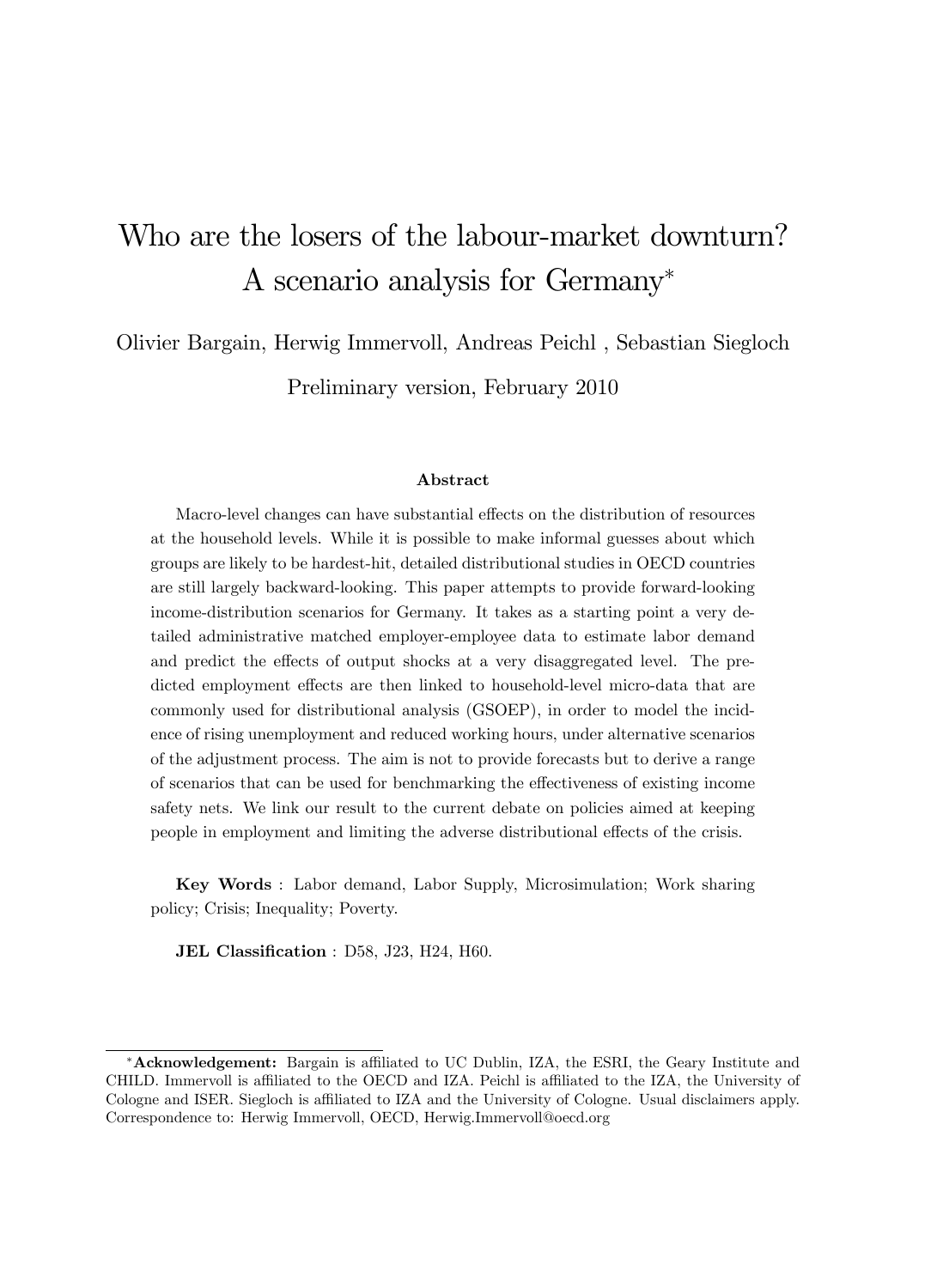# 1 Introduction

Macro-economic changes can have substantial effects on the distribution of resources at the individual and household levels. Since the onset of the current economic downturn, concerns about its implications for poverty and distributional outcomes more generally have led to a range of policy initiatives that seek to support job losers and other vulnerable groups (for early comparative summaries of such measures see OECD (2009) and Council of the European Union (2009)). Such concerns follow naturally from the observation that the welfare effects of an economic downturn depend not only on the total size of lost resources but also on how such losses are shared between different people and institutions.

Policy efforts to minimise welfare losses are, however, hampered by how little is known about the likely distribution of changes in market income, or the capacity of existing redistribution systems to soften the negative impact of job and earnings losses. While it is possible to make informed guesses about the groups that are likely to be hardest-hit (e.g. International Labour Organization (2009) or Parrot (2008)), more detailed distributional studies are largely backward-looking and, as such, not directly useful for informing crisis response measures.

This paper attempts to provide forward-looking income-distribution scenarios for Germany. Due to the apparent resilience of the German labour market in the face of sizable and rapid drops in output levels, the German situation is of some general interest (see Figure 1). A first question is whether the reductions in labour demand observed thus far are consistent with firms' production functions, or whether further, perhaps more sizable, adjustments might be expected.

A second question concerns the pattern of labour-demand adjustments in terms of employment levels (extensive margin) and average working hours (intensive margin). To what extent, and under what circumstances, can labour-market institutions that facilitate flexibility of individual working hours soften the negative distributional consequences of deteriorating employment levels? In particular, the generous extensions of the German short-time working scheme have attracted considerable attention both domestically and abroad. By making it less costly to maintain existing employment contracts during a temporary downturn, these measures have provided strong incentives for firms to reduce working hours instead of laying off (and possibly rehiring) workers. It is interesting to ask to what extent working-time adjustments produce more desirable distributional outcomes than layoffs. For instance, are the benefits of partial unemployment benefits and related short-time working policies distributed more or less uniformly, or do they mostly accrue to selected groups of workers  $-$  such as those with higher skill levels or relatively secure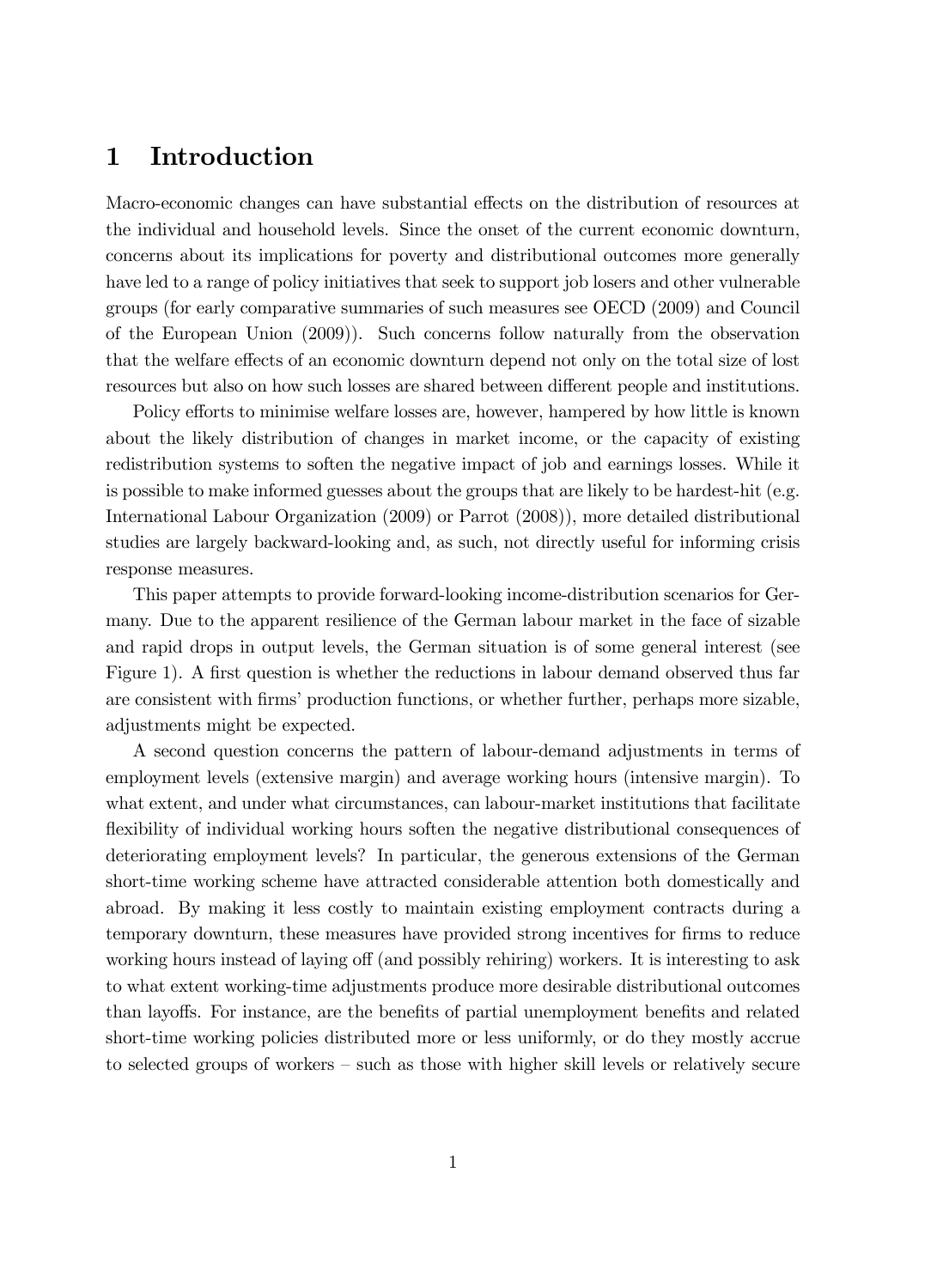employment contracts?<sup>1</sup>

To address these questions, we analyse how the demand for labour can be expected to change in response to output shocks in the orders of magnitude that are currently observed. As in other countries, patterns of output adjustments following the onset of the current economic and Önancial crisis have been highly uneven across sectors and industries in Germany. The manufacturing sector suffered a drop in output of 18 percent, while in the service sector the gross value added actually increased (see table 5). This is likely to drive at least some of the distributional consequences of the labour-market downturn.

To account for this unevenness, we begin with a careful analysis of the demand for labour across different industries. We use detailed administrative firm-level data covering the 12 years preceding the current crisis. This Örm-level information is matched with employee data, also from an administrative source, enabling us to estimate models of labour demand for a wide range of different types of workers in each industry. The resulting demand model is used to predict the first-round employment effects of plausible output shocks at a disaggregated level (e.g. by industry, age-group, skill level).

In a second step, we model the incidence of rising unemployment, earnings losses and the associated decline in household income. This is done by applying the predicted employment changes for a large number of different labour-force groups to household-level micro-data commonly used for distributional analysis (the German Socio-Economic Panel, GSOEP). Finally, we apply a tax-benefit model in order to show how effective safety nets are at cushioning the losses experienced by different types of workers and their families. We use two polar cases of the labour-market adjustment process. In one scenario we only allow for changes at the intensive margin (by adjusting hours worked per employee). In the second scenario, we keep average working hours unchanged in order to show the distributional consequences if labour-input is adjusted by changing staff levels through layoffs (extensive margin).

The aim of the paper is not to provide forecasts but to derive a range of scenarios that can be used for benchmarking the effectiveness of existing income safety nets. We link our result to the current debate on policies aimed at keeping people in employment and limiting the adverse distributional effects of the crisis.

The remainder of the paper is structured as follows. Section 2 summarises the observable labour-market effects of the crisis, paying special attention to the German labourmarket institutions, in particular the short term working scheme. In section 3, we lay out our empirical approach and present the datasets used. Section 4 we set up and estimate a structural labour demand model to predict the effect of output shocks on different labour

<sup>&</sup>lt;sup>1</sup>Another important issue, which is beyond the scope of this paper, is whether policies that provide additional security for existing employment contracts inhibit the labour-market dynamism that is necessary for restructuring and a speedy recovery (OECD (2009)).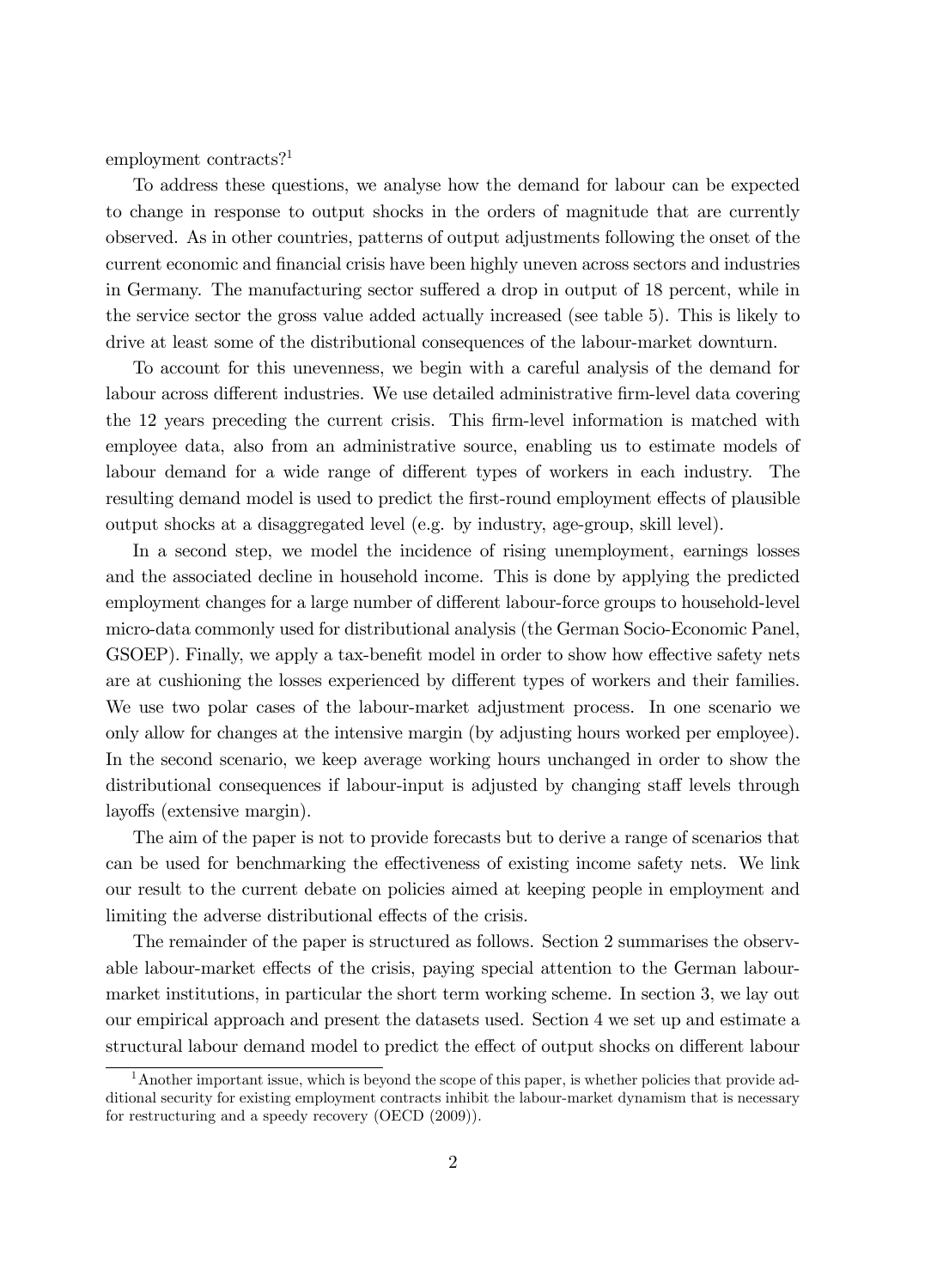input. In section 5, we analyse the distributional consequences of the predicted changes in employment on the household level. Section ?? concludes and relates the distributional analysis to policy implications [TO COME].

## 2 The German Labour Market in the current crisis

In a representative survey of around 8000 German companies in the second quarter of  $2009$  around  $40\%$  of firms indicated that they had been affected by the economic crisis (Heckmann et al. (2009)). More than half of them have embarked on cost-cutting measures to overcome the economic crisis. But layoffs have only occurred in  $11\%$  of them and only 12% have either implemented wage reductions or were in the process of negotiating them.

More conventional measures of labour-market performance, summarised in Figure 1, also show that labour-market adjustments to the economic decline have been both muted and unusually slow. Despite a very substantial drop in GDP, overall employment levels have barely changed. The total number of hours did decline significantly, but still much less so than in previous recessions (upper panel of Figure 1). Comparing across countries, it is clear that employment levels, and to a lesser extent working hours, were much less responsive in Germany than elsewhere (lower panel).

Labour market institutions In addition to the depth and specificities of adverse output demand shocks, and firms' ability to absorb deteriorating revenues and profit margins, labour market institutions are likely to play an important role in shaping the labour-market adjustment process that follows. Employment protection legislation (EPL) and working-time arrangements, the collective-bargaining context, as well as discretionary policy responses to an economic downturn affect the ability and the incentives of firms to adjust employment levels, working hours or wages.

Employment protection reduces labour market dynamics by making it more difficult for firms to lay off protected workers and, more controversially, by reduce firms' willingness to hire.<sup>2</sup> All else equal, one would expect a shock on firm profitability to lead to more pronounced employment adjustments in labour markets where statutory employment protection is less stringent. Some evidence for such a relationship is provided by Bassanini & Duval (2006). In the context of the present paper, an interest in EPL can also be motivated by the observation that some of the countries with the smallest employment responses to the downturn, including Germany, belong to the groups with relatively strict EPL measures.

<sup>&</sup>lt;sup>2</sup>The net effect on unemployment is ambiguous and empirical studies, discussed in OECD (2004) and Venn (2009), provide conflicting results.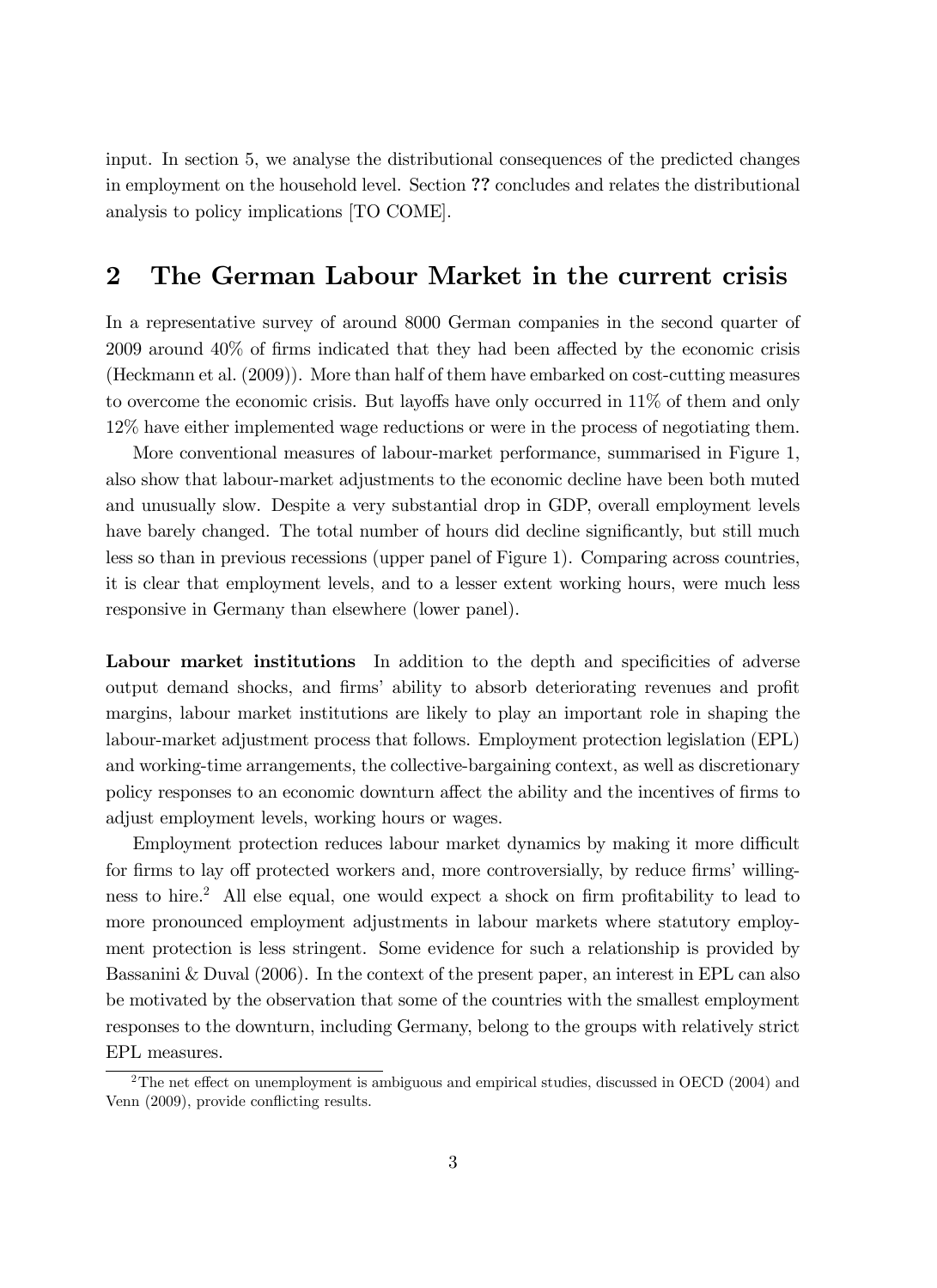

Figure 1: Labour-market adjustments during economic downturns a. Germany, recessions 2008 and 1974



b. Recession 2008: Germany and other OECD countries

Source: OECD National Accounts database and OECD Secretariat calculations based on national and Eurostat labour market statistics. Further details on sources are given in OECD (2010) Notes: q0 is the quarter when GDP peaked and each data point refers to consecutive quarters since then. 1974 data are for West Germany. GDP and employment at peak  $= 100$ .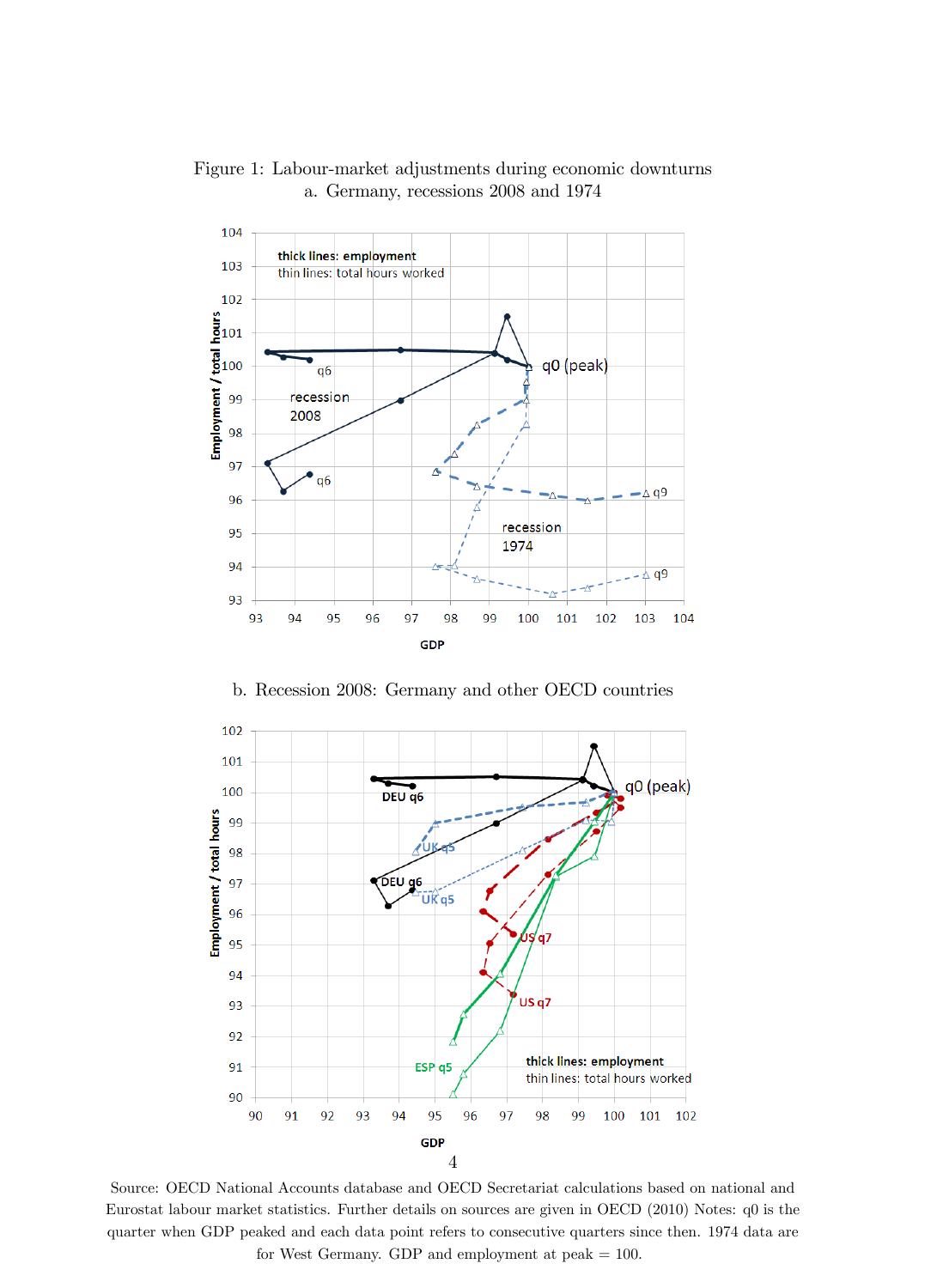EPL is equally relevant for understanding the distribution of job and earnings losses, notably between those on a regular employment contract and those in other, less protected forms of employment. Across OECD countries, there has been some convergence of the strictness of EPL since 1998 (see also OECD (2004)). This has been mainly driven by a weakening of protection in "high-EPL" countries (Figure 2). However, dismissal protection for those on regular employment contracts has in fact changed only little. Where overall EPL scores did decline, this was mostly a result of measures that tended to liberalise the employment of temporary workers. Germany has been no exception to this general pattern.<sup>3</sup> Over the same 10-year period, the share of temporary employment in Germany has risen more rapidly than in most other OECD countries (from 12.2 percent to 14.6 percent of overall employment).<sup>4</sup>

If firms are unable or unwilling to dismiss workers, they can consider reducing individual working hours as a way of bringing down labour costs in response to lower order volumes. The data shown for Germany in Figure 1 above indicate that working-hours reductions have indeed been a much stronger influence on total working hours than declining employment levels, accounting for some  $\frac{3}{4}$  of labour input adjustments in 2009.

The difficulties that many German firms faced in (re-) hiring skilled workers during the most recent economic recovery is one likely driving factor of this response. If a downturn is short-lived and layoff- or rehiring costs are high, then a strategy of labour hoarding, assisted by shorter working hours, can be an efficient response  $(OECD (2009))$ . The government-supported short-time working scheme (the Kurzarbeitergeld discussed below) has tended to receive most of the attention in this context. Yet, while a substantial part (around 25 percent) of working-time reductions can indeed be attributed to this programme, other factors were more important on aggregate.<sup>5</sup> The biggest reductions, accounting for more than one third of recorded changes in total hours worked, were due to opening clauses in collective agreements which provide for temporary reductions in weekly working hours (and earnings). In addition, working-time accounts or "time banks", as well as substantially reduced overtime account for about 20 percent each.<sup>6</sup>

 ${}^{3}$ For instance, as part of the "Agenda 2010" initiative of the Schröder Government, temporary workers no longer counted toward the thresholds that determine whether or not small businesses are subject to dismissal protection. More importantly, there has been an easing of rules concerning the conditions under which temporary employment contracts can be offered (TODO insert Ref).

<sup>4</sup>Source: www.oecd.org/els/employment/data.

<sup>&</sup>lt;sup>5</sup>See Sachverständigenrat zur Begutachtung der gesamtwirtschaftlichen Entwicklung (2009).

 $6$ Working-time accounts provide additional flexibility by enabling firms to balance actual and contractual working hours over longer periods (and, hence, pay less in overtime premiums). Such accounts have been introduced extensively in recent years. They are especially prevalent in the manufacturing industry, where they now apply to the majority of workers.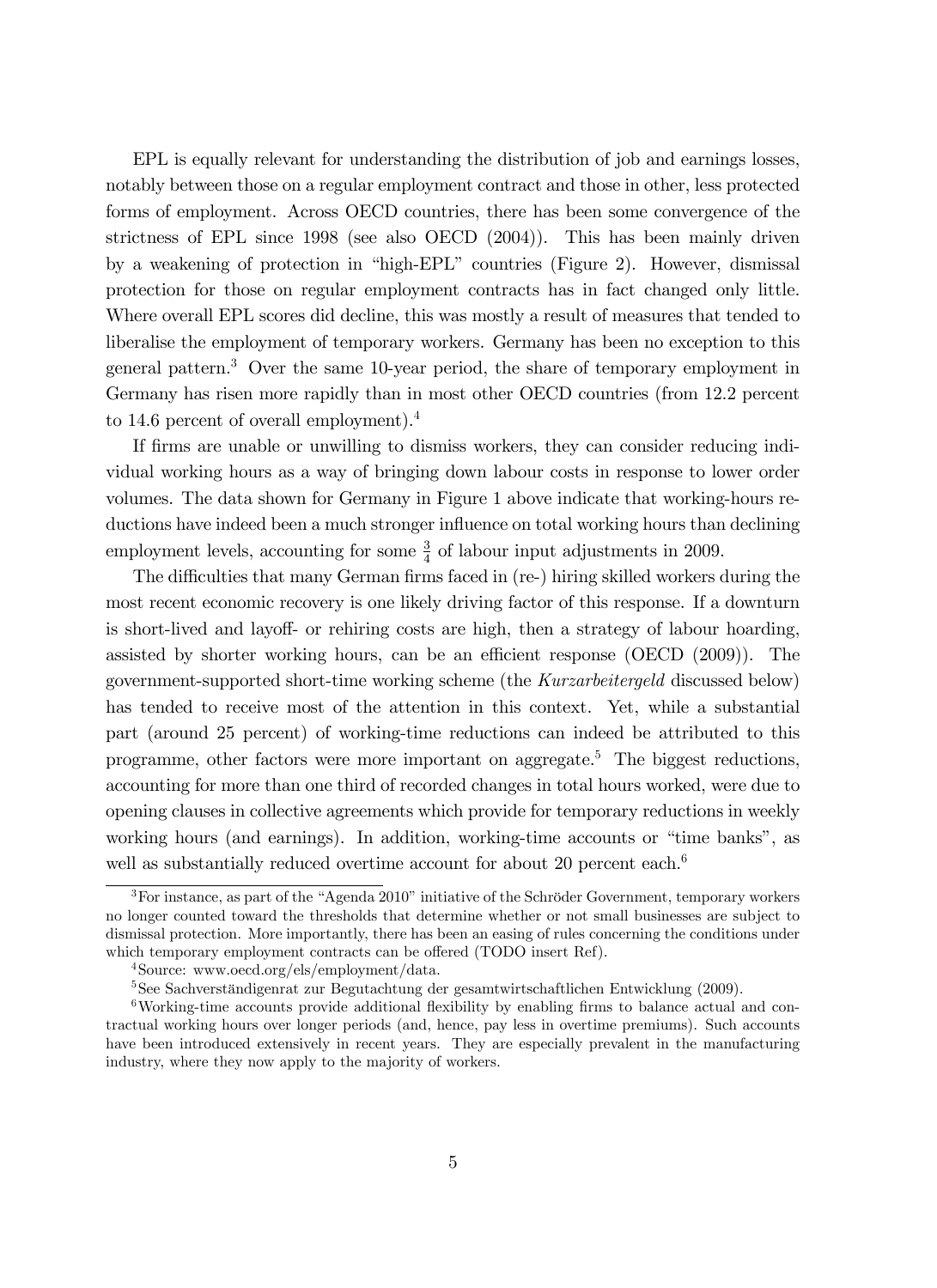

## Figure 2: Strictness of employment protection a. 2008

b. Changes 1998-2008



Sources and further details are given in Venn (2009). Notes: Data shown are version 2 of the employment protection summary indicator, which is a weighted average of each of three sub-indicators (scale 0 to 6). For France and Portugal data refer to 2009 instead of 2008.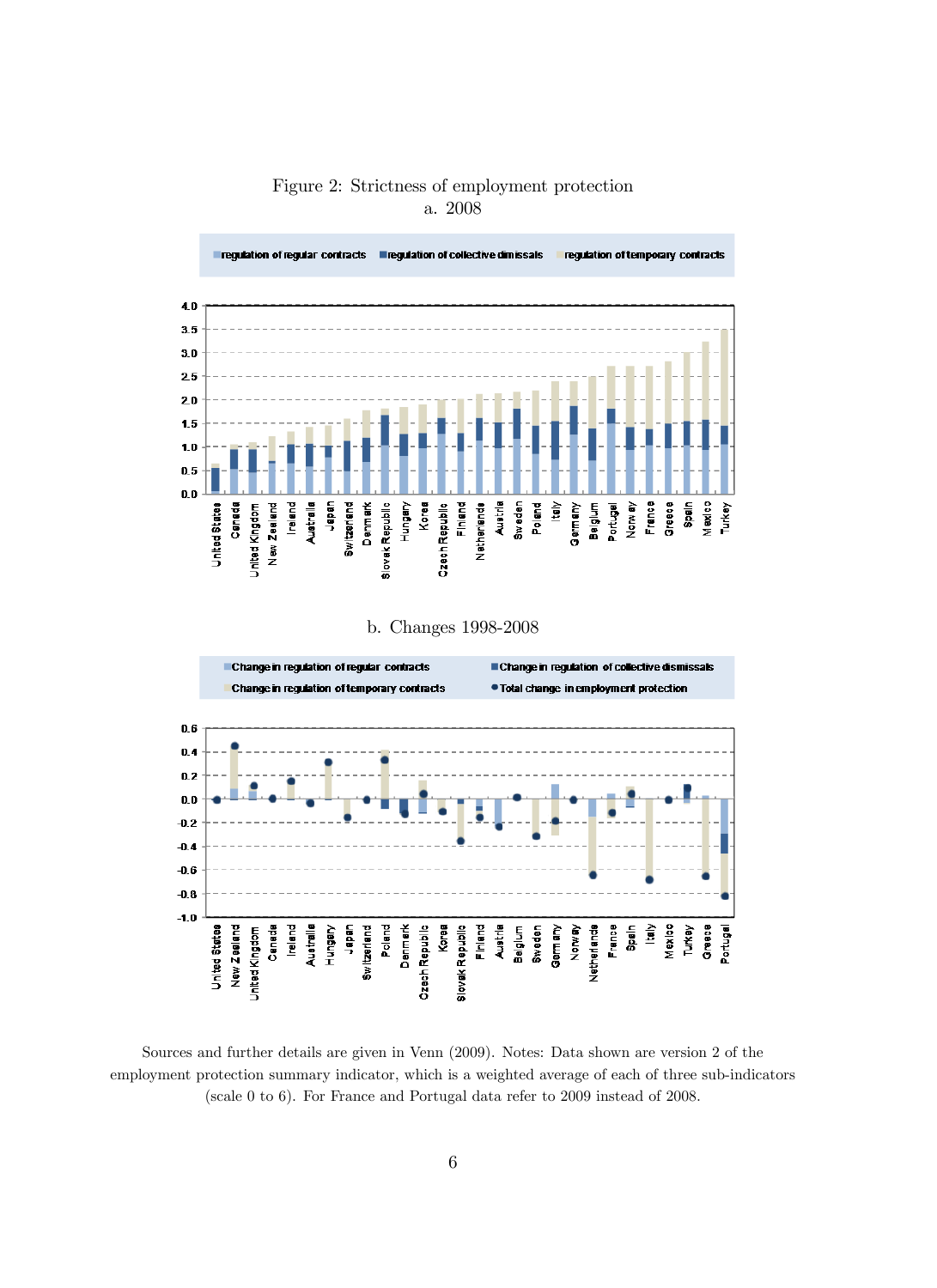Short term working scheme Kurzarbeitergeld existed before the crisis but has been heavily expanded since. Using a simplified procedure, firms qualify if they can demonstrate a temporary and crisis-related drop in output demand. They need to enrol at least one third of workers subject to social security contributions (as of February 2009, subsidies can also be paid to Örms who enrol smaller numbers). Working time (gross earnings) of participants must be reduced by a margin of at least 10 percent. The government subsidy consists of replacing 60-67 percent of lost net earnings, the same replacement rate as in the unemployment benefit programme. Eligibility to the programme has been extended to a maximum of 24 months. Importantly, participants in the programme continue to accrue social insurance claims based hours worked plus up to 80% of hours not worked. Employers have to cover the entire contributions for hours not worked and, depending on the specific circumstances, the government refunds 50 percent or 100 percent of those payments. As German social contribution rates are high, this refund constitutes a significant share of the overall subsidy. Despite the generous subsidies, participation in the programme creates costs for employers.<sup>7</sup> First, labour costs do not decline proportionally with working hours, as some non-wage labour costs continue to apply and sum up to around one fourth to one third of regular (pre-programme) labour costs (Bach & Spitznagel (2009)). Second, agreements between employers and employees may specify worker compensation over and above the subsidies provided by the programme. These costs have implications for programme take-up: they may work as a screening device in the sense that they reduce the number of applications for workers that employers do not intend to keep in the long-term. Employers face, however, no outright penalties for dismissing workers after programme participation.

The discussion has so far focussed on labour-market institutions that directly facilitate or inhibit labour-demand adjustments. In addition, timely wage adjustments can clearly help to reduce the need for reducing staff levels or working hours. If unfavourable economic conditions persist, wage flexibility is a decisive factor for employment levels in the medium term. While union density has been declining in Germany, collective agreements frequently also apply to employees that are not members of the relevant union. Consequently, effective coverage in terms of collectively-agreed wages or working conditions is higher than the share of union members in the workforce would suggest. Unions therefore play a very significant role in determining the degree to which wage concessions can substitute for reduced labour demand. In the recent past, collective agreements tended to become more áexible in Germany, with increasing use of conditional opt-out clauses providing firms with additional flexibility in specific situations, notably unfavour-

<sup>7</sup>Such costs may work as a screening device in the sense that it reduces the number of applications for workers that employers do not intend to keep in the long-term. Unlike in other OECD countries, there are, however, no penalties for dismissing workers after programme participation.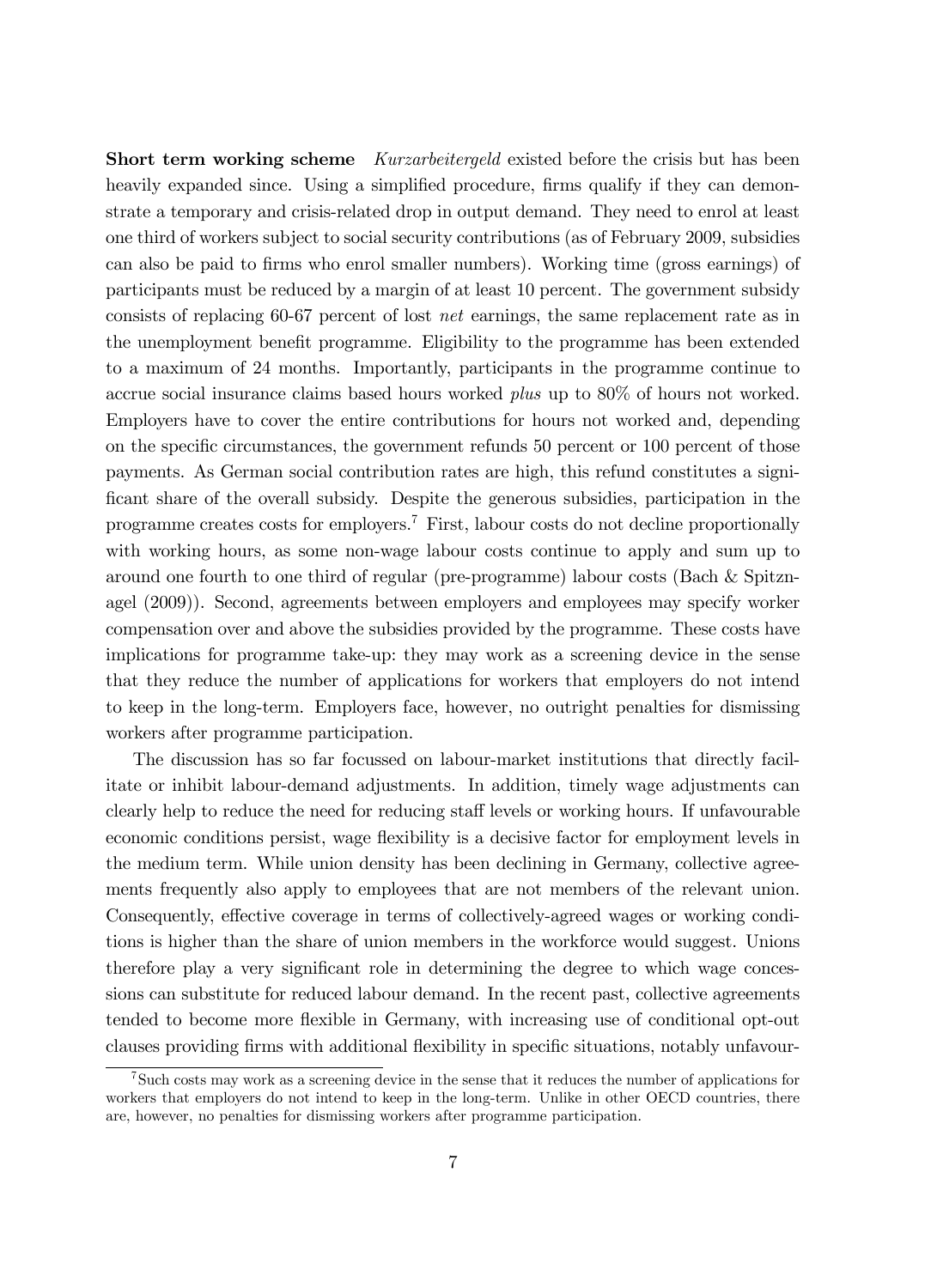able business conditions. As indicated above, however, such opening clauses often concern working hours and other working conditions rather than basic wages. In any case, statistics showing a strong decrease in productivity (and hence, increasing unit labour costs) do not point towards wage adjustment as the principal short-term response to the downturn (Figure 3).<sup>8</sup> Indeed, recent data on collective wage agreements reached in 2009 show that, in the context of inflation close to zero, employers and unions agreed nominal wage increases ranging mostly between 2 and 4 percent (Collective Agreement Archive (2009)).

Figure 3: Changes in labour productivity, number of people employed and hours per worker



Source: OECD (2010, forthcoming) based on National Accounts database. Note: Growth in real GDP is decomposed into growth in labour productivity, employed and hours worked using the identity gdpv  $=$  [gdpv/hrs][hrs/emp][emp] in logarithmic difference, where gdpv is real GDP, hrs is total hours worked by all employed and emp is the total number employed. Data is seasonally adjusted and employment and hours are according to the domestic concept.

Factors that would increase short-term resilience are mostly targeted towards workers with regular employment contracts. There is therefore a distinct possibility that they may exacerbate labour market segmentation between "good" jobs (regular employment contracts) and "bad" jobs (fixed-time contracts, temporary agency work as well as forms of non-standard employment, such as casual, daily or seasonal contracts or so-called "false" self-employment). Compared to previous downturns, both job and income losses might then be more concentrated among temporary workers and other disadvantaged groups. Such a pattern would be one of the factors driving the distributional consequences of the crisis, which we analyse below.

<sup>8</sup>Prior to the current downturn, hourly labour productivity has not fallen since data started being recorded in 1970 (OECD (2010, forthcoming), citing IAB data).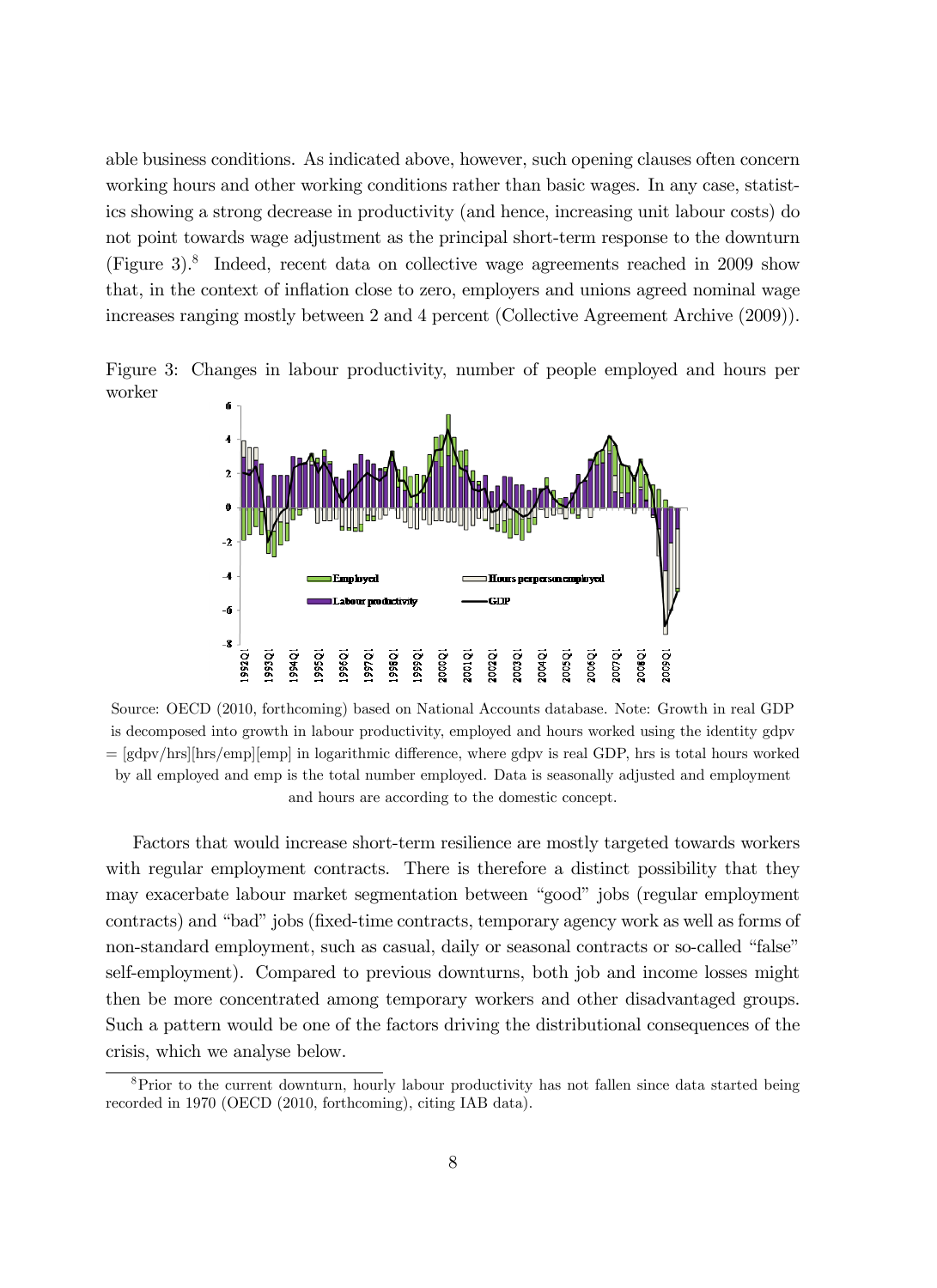# 3 Empirical Approach: Overview and Datasets

## 3.1 Overview of the Method

We assume a "right-to-manage" setting, with employment and hours chosen by the firm. Wages are fixed in the immediate term.<sup>9</sup> To study the short-term effects of a large output shock on employment, earnings and the income distribution, we first illustrate the likely patterns of demand-side adjustments. Instead of relying on estimates from the literature, we derive own labour demand functions using a newly developed labour demand model estimated on matched employer-employee data for Germany.<sup>10</sup> The detailed administrative data allow us to distinguish between groups that are thought to be exposed to different risks of unemployment during a labour-market downturn. In order to provide a suitable basis for the distributional analysis that follows, we derive separate demand functions for 135 groups: 5 industries, 3 education levels, 3 age groups, 3 types of employment contracts.

In a second step, the demand-side model is linked to a household tax benefit model in order to show distributional consequences of the downturn under different scenarios and assumptions about the labour-market adjustment process. We model changes in labour demand allowing for the two relevant margins of adjustments: (1) we only assume adjustments at the intensive margin, that is the working hours change according to the predicted change in labor demand in each of the 135 cells; and (2) the labor demand change affect the workforce only at the extensive margin, i.e. people lose their jobs or, in some cases, enter new employment. Based on the results, we discuss factors that are likely to determine the effectiveness of different policy responses.

## 3.2 Data

We draw information from two micro-data sources. The demand model is based on the linked employer-employee dataset (LIAB) from the Institute for Employment Research  $(IB)$  in Nuremberg, Germany.<sup>11</sup> For the distributional analysis we use the tax and benefit simulation model of the Institute for the Study of Labor (IZA), which is based on the German Socio Economic Panel (GSOEP), a well-known household survey.<sup>12</sup> Aggregate

<sup>&</sup>lt;sup>9</sup>In further research, it would be worthwhile to evaluate scenarios, in which wages are allowed to vary. In those cases labor demand and supply iteratively adjust until the labor market equilibrium is achieved (see Peichl & Siegloch (2010a) for a method, how to interact the supply and demand side).

<sup>&</sup>lt;sup>10</sup>For a detailed presentation of the model, see Peichl & Siegloch (2010b).

 $11$  For a more detailed description of the data source in the context of the labour demand model, see Peichl & Siegloch (2010b).

 $12$  For a documentation of the microsimulation model, see Peichl et al. (2010).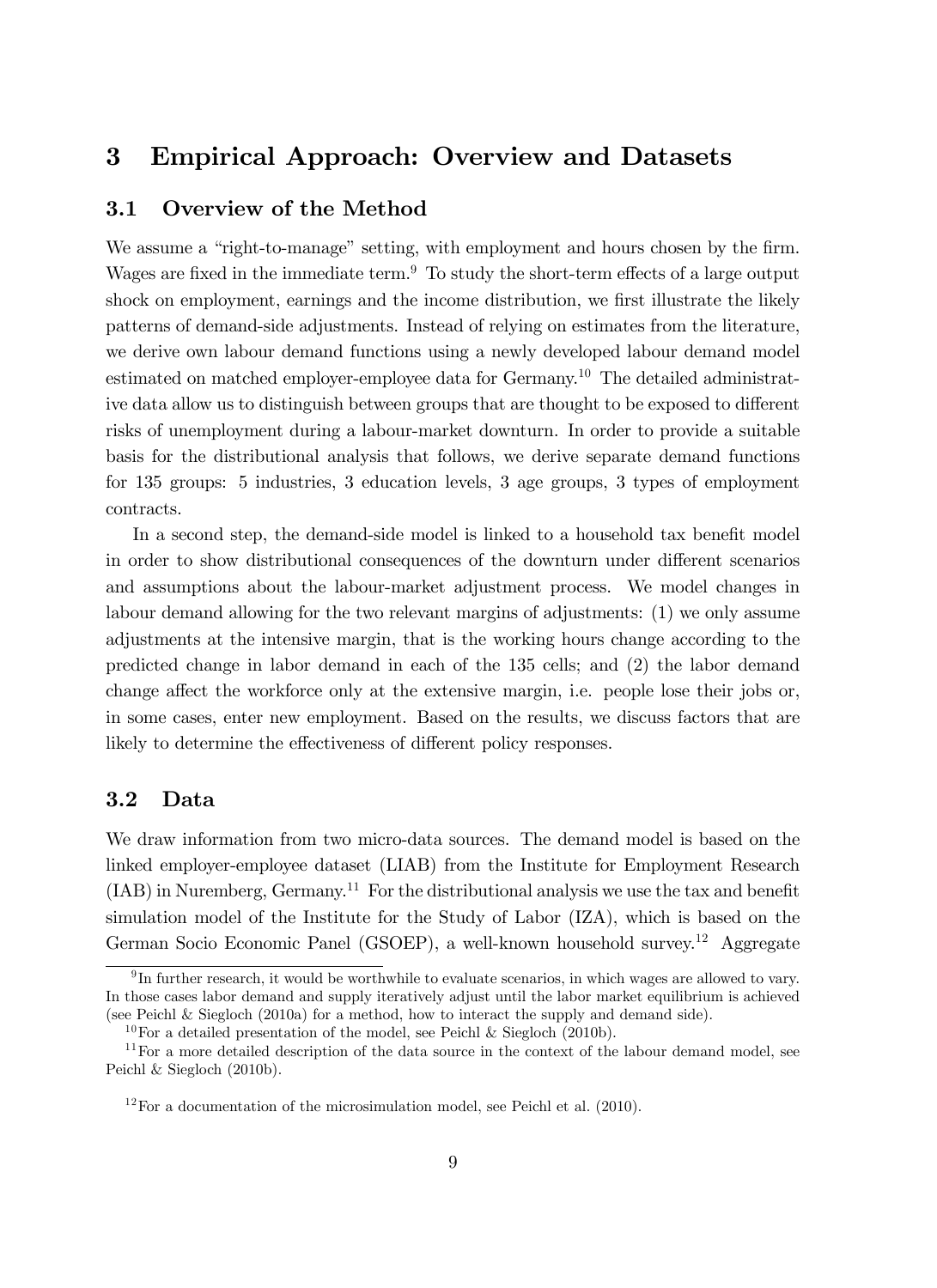data on changes in output (value added) are taken from the German national accounts. Finally, we use detailed aggregate and semi-aggregate labour-market data from the IAB for checking the plausibility of employment changes as predicted by the demand model.

Linked employer-employee data The LIAB combines employee data from the employment statistics of the German Federal Employment Agency (Bundesagentur für Arbeit) with the IAB Establishment Panel, a panel survey at the plant level. The employment statistics come from official records, namely the German employment register, which comprises all employees paying social security taxes or receiving unemployment benefits. The resulting dataset covers about 80 percent of German employees (civil servants, selfemployed and family workers are not included in the statistics). Information recorded includes employees' histories on daily wages, age, seniority, schooling, training, occupation, industry and region (Bender et al. (2000)).

The second component of the LIAB is the IAB Establishment Panel, which contains annual information on establishment structures and personnel decisions for the years from 1993 onwards (Alda et al.  $(2005)$ ). It is a representative stratified random sample drawn from the population of all establishments, covering establishments with at least one social-contributions paying worker. As indicated by the term "establishment", the unit of observation is the individual plant, not the firm, and there can be several plants per company (Kˆlling (2000)). The panel covers 16 industries. In 1993 the sample comprised 4265 plants, that is 0.27 percent of all plants in Western Germany. The Eastern German subsample was established in 1996. In 2005 the unified sample included  $16,280$ establishments.

A main purpose of the establishment panel is to provide detailed information of the demand side of the labor market. Therefore, questions on employment levels and changes, and the structure of staff qualification represent a substantial part of the questionnaire (Kölling (2000), p. 295). Further questions are on export, investment or technological status. Information on all these topics is recorded annually. Other types of information, such as on technology, are not provided every year.

The administrative data only contains information on contributions to the statutory pension fund, which are subject to a contributions ceiling. Monthly gross labour income are therefore right censored. We impute the censored wages using a censored regression model provided by the IAB (see Gartner (2005)). We further impute missing information on wages, by taking into account individual characterstics of the worker, especially education, age, employment type, industry and whether she works in a big or a small firm. Moreover, we observe individual characteristics such as skill level, age and employment type (full-time, part-time or marginally employed). As for the establishment part of the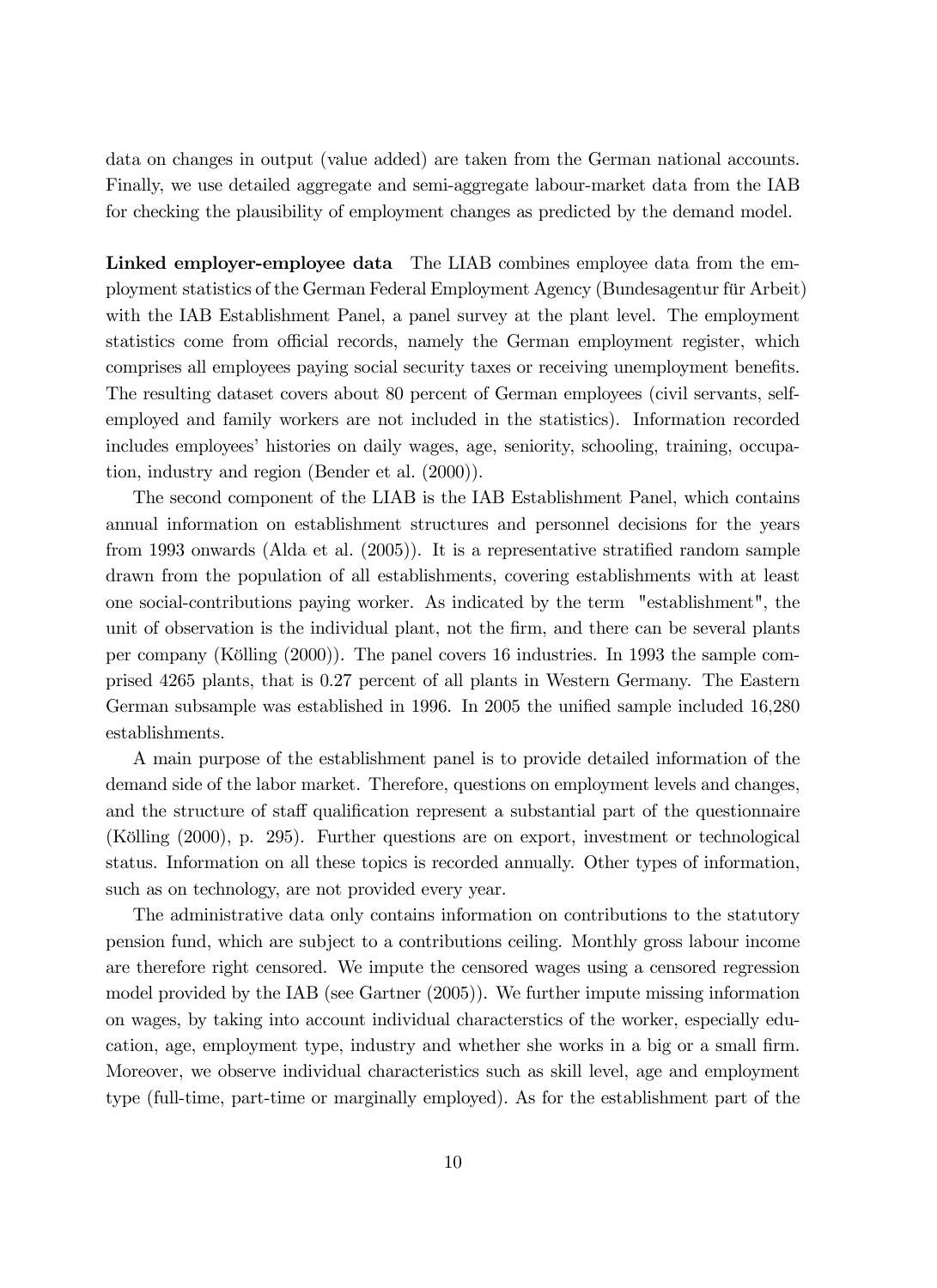dataset, we have information on the industry sector and output of the firm in the previous year. All monetary variables (i.e. wages and output) are expressed in 2008 prices. Finally, we use weights to make the establishment sample representative for the whole population of German firms.

The data from the employee history are linked with the establishment sample year by year using a plant identifier. Individuals working in a plant, which is not part of the establishment panel, are dropped, as are the (few) establishments whose workers could not be identified in the employment statistics. We select the waves from 1996 to 2007, in order to have a sufficient number of Eastern German plants. We treat the dataset as pooled cross-section, resulting in a total of 68,926 establishment-year observations.

**Household data** For the distributional analysis, we employ the static  $\text{tax}/\text{beneft}$  module of  $IZA\Psi MOD$ ,  $IZA$ 's microsimulation and labour supply model, which is based on the German Socio Economic Panel Study (GSOEP). GSOEP was started in 1984 as a representative cross-section of the adult population living in private households in (Western) Germany. In June 1990 an East German sample was added (see Wagner et al. (2007)). Thanks to oversampling certain groups and refresher samples, the data remain representative of the entire German population with about 25,000 individual respondents in a cross section.

The main purpose of GSOEP is to measure well-being. Next to information on psychological and, more recently, on behavioral dimensions, the principal focus is on household income, which is also the most important input into IZAVMOD. For the present paper, information drawn from the GSOEP includes labour-market status, gross wage, job type, benefits, industry, working time, household composition, age, education levels and housing costs. We use the 2007 wave. In order to make information consistent with the year of analysis (2008 for our baseline), we using a static ageing technique which allows controlling for changes in global structural variables as well as a differentiated adjustment for different income components. $^{13}$ 

The static tax benefit module of  $IZA\Psi MOD$  incorporates all important features of the German tax and transfer system (for details, see Peichl et al.  $(2010)$ ). IZAVMOD allows us to Örst convert predicted employment and gross-earnings changes into net income effects at the household level.

<sup>&</sup>lt;sup>13</sup>Cf. Gupta & Kapur (2000) for an overview of the techniques to modify the data for the use in microsimulation models.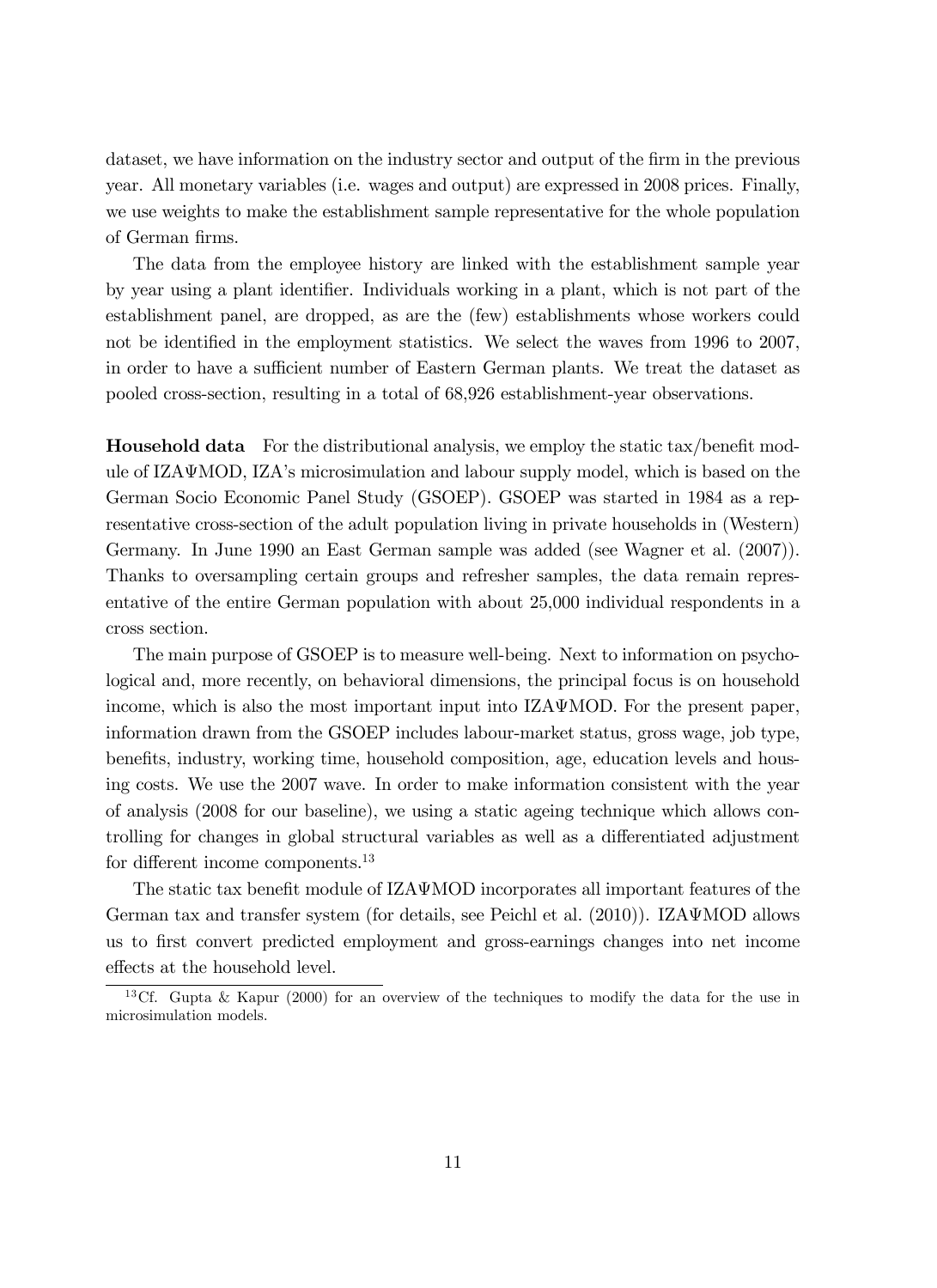# 4 Labor Demand Estimation

## 4.1 A structural demand model

Almost all studies that estimate labor demand depart from the dual approach, that is, assuming a constant output, cost minimization yields the same factor demands as profit maximization (Hamermesh (1993), p. 25). In general, we are faced with a cost function of some form. We apply Shephardís lemma and take the derivate of the cost function with respect to the price of the input factor, i.e. the wage, and get demand functions of each labor input, which can be estimated.

There are several ways of specifying the cost function of the firms. We choose the Generalized Leontief (GL), which belongs to the family of flexible functional forms that do not restrict the substitution elasticities of input factors and are, on that basis, preferred to Cobb-Douglas or CES-functions. Besides the Translog and the Quadratic cost function, GL is the most commonly used flexible functional form.<sup>14</sup>.

The GL cost function is a linear second-order approximation to an arbitrary cost function. It goes back to the work of Diewert  $(1971)$ . In practice, there are numerous different specifications of the firms' cost function depending on the purpose and the context of the study.<sup>15</sup> We take as a starting point a specification by Morrison  $(1988)$ , but adapt it by allowing for non-constant returns to scale following Park & Kwon (1995). This provides for more áexibility in the change in output, which is important in the context of our study. We further do not include capital in our function, as also done by Diewert & Wales (1987), since we explicitly want to estimate a short-term cost function and assume that capital is fixed in the short-term. Short term costs  $C$  are defined as

$$
C = Y(\sum_{i} \sum_{j} \alpha_{ij} w_i^{0.5} w_j^{0.5} + \sum_{i} \beta_{iY} w_i Y^{0.5} + \sum_{i} w_i \beta_{iY} Y) \tag{1}
$$

where Y and  $w_i$  denote output and the wage of skill group i. The symmetry conditions  $\alpha_{ij} = \alpha_{ji}, \forall i, j$ , are imposed on the coefficients. Constant returns to scale can be imposed by setting  $\beta_{iY} = \beta_{YY} = 0$  (see Morrison (1988)).

Differentiating C with respect to wages  $w_i$  yields the factor demands  $X_i$ . Dividing by

 $14$  For a textbook presentation of the TL and GL specification, cf. e.g. Berndt (1991). For an overview on the theoretical properties, see Diewert & Wales (1987).

 $15$ There are especially three issues, which have to be carefully considered, when specifying the functional form of the model. First, the treatment of capital differs depending on the time horizon assumed. Secondly, the inclusion on control variables is closely related to the research questions and, finally, a choice has to be made on the degree of homogeneity in output. Basically, there are two ways: Firstly, assuming linear homogeneity in output, i.e. constant returns to scale (CRS), or, secondly, assuming non-constant returns to scale (NCRS). Peichl & Siegloch (2010a) show how decisions on the those three issues affect the functional form of the firms' costs and the results.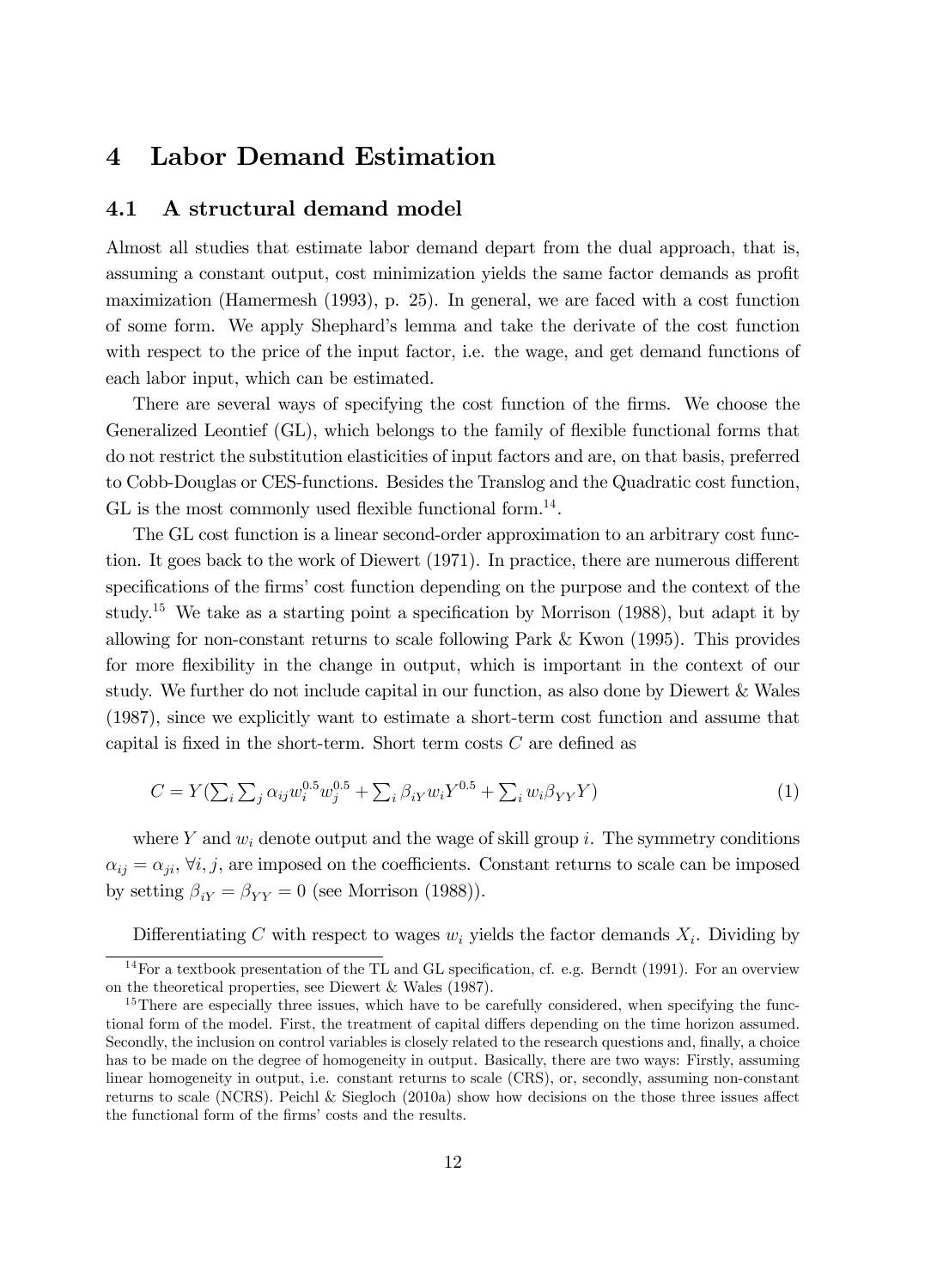Y gives us the system of input-output ratio  $R_i$  which is to be estimated.

$$
R_i = \alpha_{ii} + \sum_{j \neq i} \alpha_{ij} \left(\frac{w_j}{w_i}\right)^{0.5} + \beta_{iY} Y^{0.5} + \beta_{YY} Y \tag{2}
$$

In order to derive wage elasticities of labor demand, the input-output ratios  $R_i$  are multiplied with output Y to arrive at the factor demands  $X_i$  and  $X_i$  is differentiated with respect to  $w_i$  and  $w_j$  to get own-wage and cross-wage elasticities. The own-wage elasticity conditional on output is

$$
\epsilon_{ii} = \frac{\partial X_i}{\partial w_i} \frac{w_i}{X_i} = -0.5Y \frac{\sum_{j \neq i} \alpha_{ij} w_j^{0.5}}{X_i w_i^{0.5}}
$$
\n
$$
\tag{3}
$$

and the cross-wage elasticity is

$$
\epsilon_{ij} = \frac{\partial X_i}{\partial w_j} \frac{w_j}{X_i} = 0.5Y \frac{\alpha_{ij} w_j^{0.5}}{X_i w_i^{0.5}}
$$
\n
$$
\tag{4}
$$

Since we are especially interested in the comparative-static effect of output shocks, we also have to derive the output elasticity of input demand, a measure, which is less common in the literature. We differentiate  $X_i$  with respect to Y, to get  $\frac{\partial X_i}{\partial Y} = \alpha_{ii} + \sum_{j\neq i} \alpha_{ij} \left( \frac{w_j}{w_i} \right)$  $w_i$  $\big)^{0.5} +$  $1.5\beta_{iY}Y^{0.5} + 2\beta_{iY}Y$ . Simplifying and rearranging gives us the output elasticity of input  $d$ emand<sup>16</sup>

$$
\epsilon_{iY} = \frac{\partial X_i}{\partial Y} \frac{Y}{X_i} = 1 + \frac{Y(0.5\beta_{iY}Y^{0.5} + \beta_{YY}Y)}{X_i}
$$
\n
$$
\tag{5}
$$

## 4.2 Empirical Model and Estimation Method

In order to assess the distributional impact of a downturn in as much detail as possible, we start by defining a large number of different labor demand inputs. We differentiate between three skill/education levels, three age groups and three employment types, which gives us 27 labor demand functions. High-skilled workers hold a university, polytechnical or college degree. Medium-skilled employees have either completed a vocational training or obtained the German highest high school diploma (the Abitur). Unskilled workers have neither completed vocational training nor obtained the  $Abitur$ <sup>17</sup> Age groups are defined as  $15$  to  $29$ ,  $30$  to  $54$  and  $55$  to  $64$  years old. We differentiate between full-time workers,

 $16$  For the calculation of all elasticities we use fitted values following Berndt (1991).

<sup>&</sup>lt;sup>17</sup>With that specification we follow several studies, such as Steiner & Wagner (1997), Buslei & Steiner (1999), Bellmann et al. (2002), Kölling & Schank (2002) or Addison et al. (2008).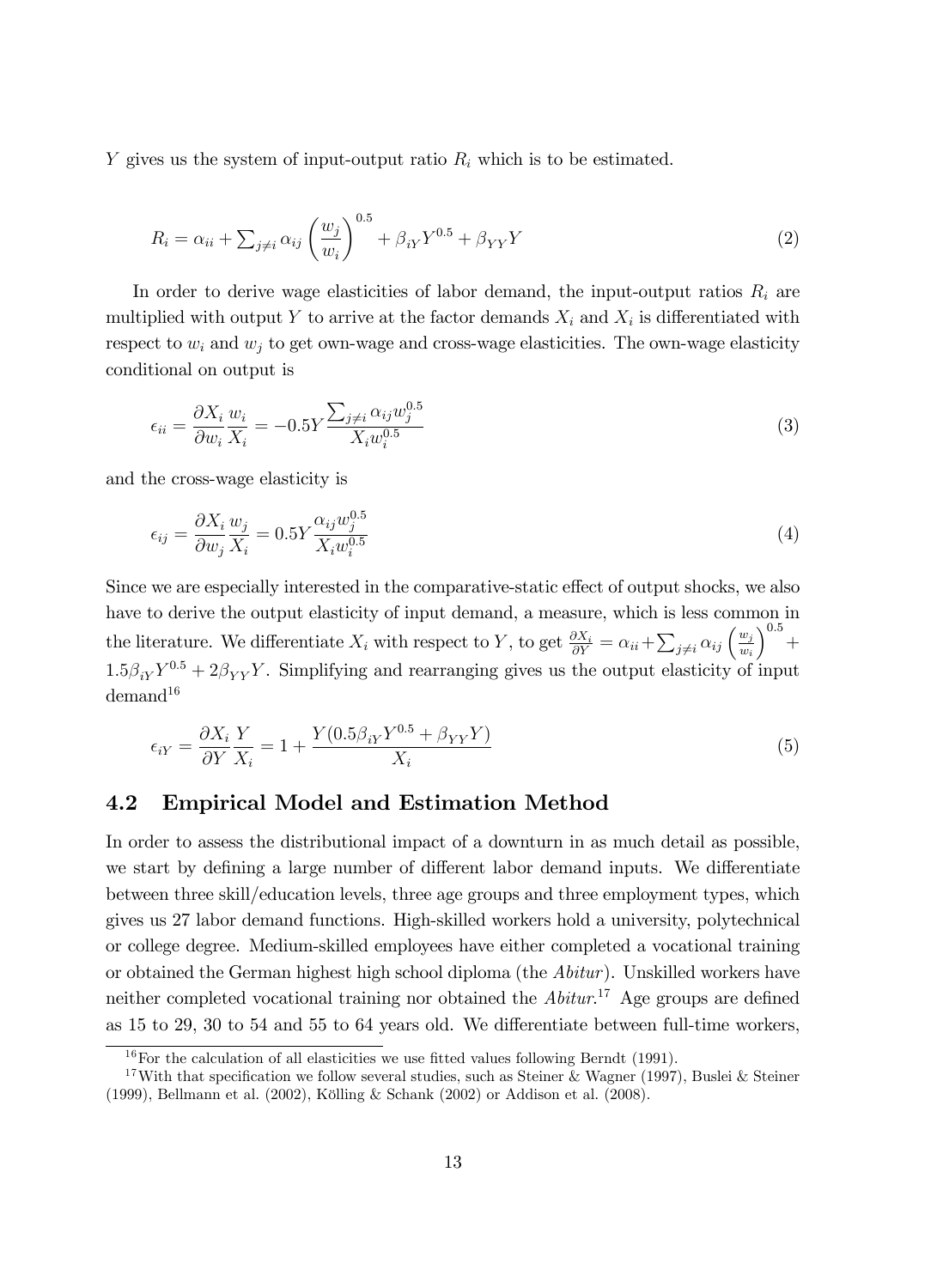part-timers and the group of irregular employees, defining irregular as being marginally employed under the German Minijob and Midijob programmes.

For the estimation we add disturbance terms  $\varepsilon_i$ ,  $i = 1, ..., 27$  to each of the input-output ratios (2). The resulting disturbance vector  $\varepsilon = {\varepsilon_1, ..., \varepsilon_{27}}$  is assumed to be multivariate and normally distributed with mean vector zero and constant covariance matrix  $\Omega$  (Berndt (1991)). We thus arrive at a system of  $n = 27$  equations for each firm.<sup>18</sup>

The system (2) is estimated by using the method of Seemingly Unrelated Regression (SUR) developed by Zellner (1962). Although consistency is not lost when estimating the equations separately with ordinary least squares  $(OLS)$ , SUR is more efficient. The main advantage of SUR is that error terms can be contemporaneously correlated across regressions. In a first step, SUR uses equation-by-equation OLS to obtain the covariance matrix of the error terms,  $\Omega$ . Then a generalized least squares (GLS) estimation is performed on the system of equations, conditional on  $\Omega$  (see Greene (2008)).<sup>19</sup>

#### 4.3 Descriptive statistics

We estimate the  $27$  input output ratios separately for five industries: (1) manufacturing,  $(2)$  construction,  $(3)$  trade and traffic,  $(4)$  services and  $(5)$  the financial sector. The whole public sector is excluded, since civil servants are not observed in the data. Table 1 shows the number of Örms-years per industry in the 1996-2007 pooled cross-section. Manufacturing and services are by far the largest groups.

| Year                                 | Total  | Share |
|--------------------------------------|--------|-------|
| Manufacturing                        | 26,278 | 38.12 |
| Construction                         | 8,153  | 11.38 |
| Traffic & Trade                      | 12,859 | 18.66 |
| Services                             | 19,349 | 28.07 |
| <b>Financial Sector</b>              | 2,287  | 3.32  |
| Total                                | 68,926 | 100   |
| Source: Own calculations using LIAB. |        |       |

Table 1: Number of firm (establishment) years per industry

 $^{18}$ It is possible but not necessary to estimate that system together with the underlying cost function. (Greene (2008), footnote 30 on p. 278). The advantage of including a cost function is that one gets estimates of parameters that do not show up in the cost shares, such as  $\alpha_0$ . This is especially useful (and sometimes necessary) when assuming mor complex cost functions. The disadvantage, however, is that we increase the number of restrictions that have to be imposed on the system. In our case, that is why we decided not include the cost function (see below for more on that issue).

<sup>&</sup>lt;sup>19</sup>As the equation system is considerably large and  $\sum_{k=1}^{26} k = 351$  cross-equation restrictions have to be imposed on the wage coefficients so that  $\alpha_{ij} = \alpha_{ji}$ . In order to make the system not too restrictive we do not impose condition that  $\beta_{YY}$  is constant overall 27 input output ratios as suggested by equations (1) and (2).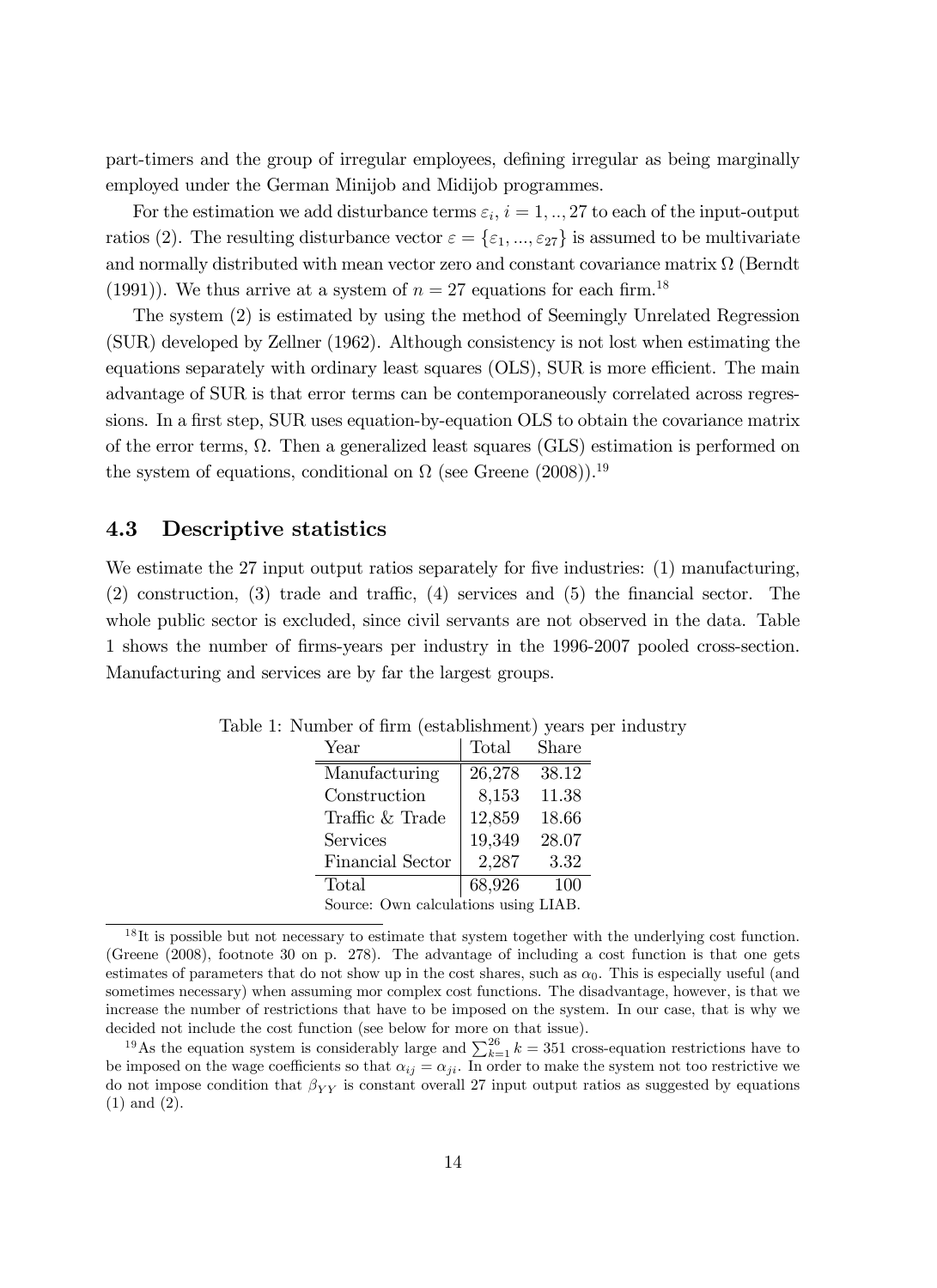Table 2 provides an overview of selected worker characteristics. For every year under consideration we exploit information on at least 2 million workers recorded by the official employment statistics.

| Table 2: Worker charactersitics | 2007      |
|---------------------------------|-----------|
| Observations                    | 1,972,278 |
| $\%$ female                     | 38.80     |
| % foreigner                     | 6.08      |
| % working in East               | 20.58     |
| Median wage                     | 2928      |
| Skill level                     |           |
| % high-sk.                      | 20.69     |
| $\%$ medium-sk.                 | 66.19     |
| $\%$ low-sk.                    | 13.12     |
| Age groups                      |           |
| $\%$ young                      | 9.75      |
| $%$ medium                      | 75.28     |
| $\%$ old                        | 14.97     |
| Average age                     | 41.7      |
| Job type                        |           |
| $%$ fulltime                    | 72.01     |
| % part time                     | 17.36     |
| % irregular                     | 10.64     |

Source: Own calculations using LIAB. Note: median wage in 2008 prices.

Finally, table 3 provides frequencies and average monthly wages for every cell, based on weighted observations.

## 4.4 Estimation results

With 27 equations for each industry, we can differentiate between 135 different labourdemand reactions to a given output shock. For each industry, the joint estimation of system  $(2)$  employs 351 cross-equation restrictions<sup>20</sup>. For every sector the overall fit of the model is reasonably good (see Appendix). Moreover, almost all coefficients on wage ratios are highly significant<sup>21</sup>.

 $\alpha_{ij} = \alpha_{ji}$  for all  $i, j = 1, ..., n$ ,  $i \neq j$  yields  $\frac{n(n-1)}{2}$  constraints.

<sup>21</sup>Detailed regression statistics are available upon request.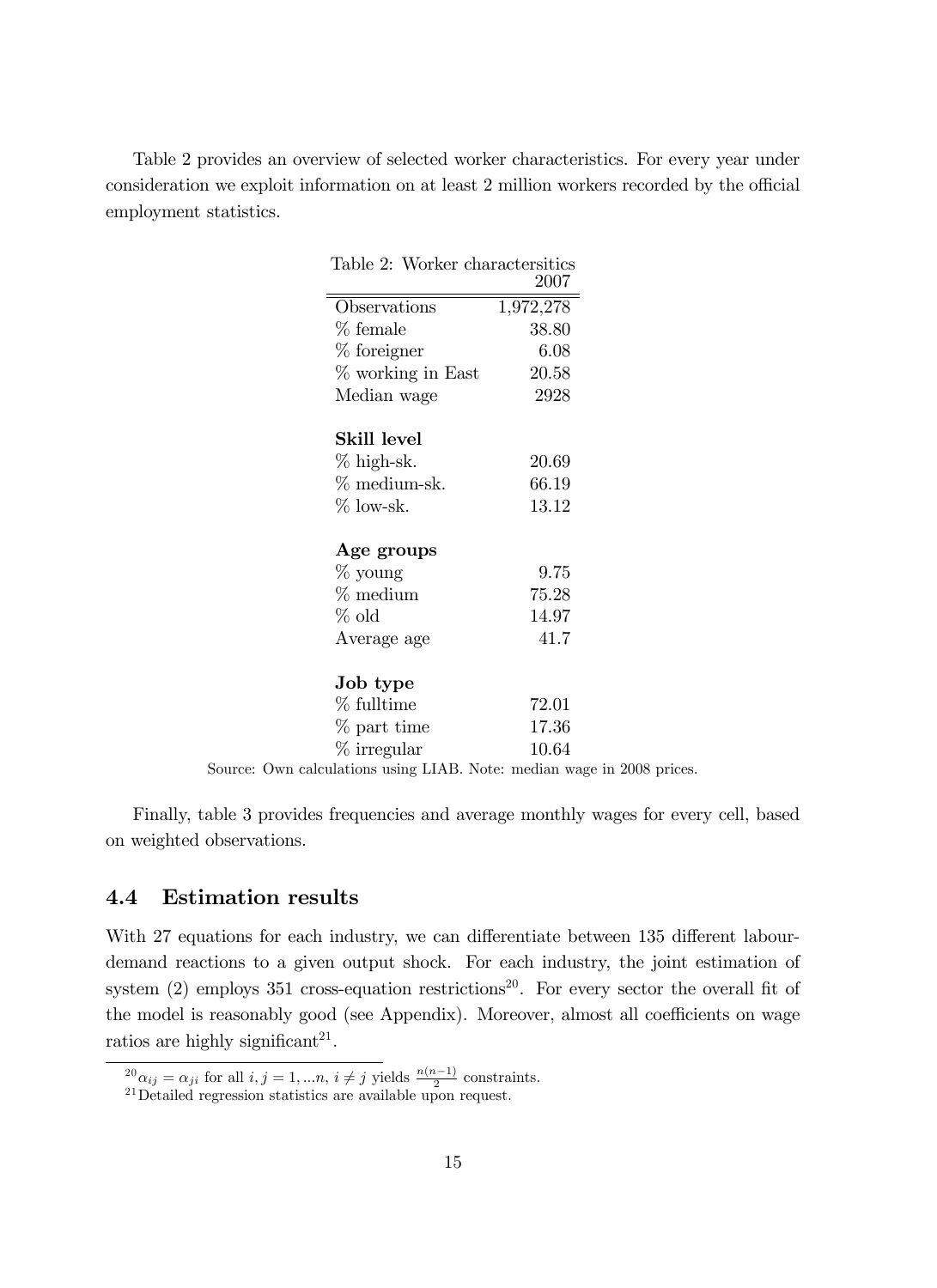| Dimension    | Manu  |      | Constr |      | TrafTrad |      | Servic |      | Finan |      |
|--------------|-------|------|--------|------|----------|------|--------|------|-------|------|
| averages     | Heads | Wage | Heads  | Wage | Heads    | Wage | Heads  | Wage | Heads | Wage |
| High sk.     | 5.27  | 2320 | 1.80   | 1939 | 2.64     | 1583 | 4.13   | 1715 | 3.68  | 2564 |
| Med. sk.     | 24.79 | 2179 | 8.17   | 2119 | 10.32    | 1874 | 6.46   | 1651 | 25.92 | 2540 |
| Low sk.      | 8.07  | 1554 | 2.11   | 1403 | 2.30     | 1237 | 1.67   | 924  | 2.41  | 1549 |
| Full-time    | 32.15 | 2304 | 10.05  | 2243 | 10.70    | 2146 | 7.62   | 2093 | 23.47 | 2921 |
| Part-time    | 2.15  | 1404 | 0.31   | 1279 | 1.70     | 1355 | 1.76   | 1314 | 4.89  | 1714 |
| Irregular    | 3.83  | 437  | 1.72   | 481  | 2.87     | 387  | 2.88   | 360  | 3.65  | 567  |
| Old          | 4.74  | 2084 | 1.32   | 1974 | 1.90     | 1751 | 1.35   | 1670 | 3.19  | 2881 |
| Medium       | 29.39 | 2197 | 8.89   | 2143 | 11.45    | 1858 | 9.19   | 1700 | 24.97 | 2555 |
| Young        | 3.99  | 1084 | 1.87   | 1128 | 1.92     | 925  | 1.71   | 821  | 3.85  | 1566 |
| <b>Total</b> | 38.13 | 2066 | 12.08  | 1967 | 15.27    | 1727 | 12.26  | 1574 | 32.01 | 2469 |

Table 3: Average number of worker and wages by cell

Source: Own calculations using LIAB. Note: Heads in persons; Wages in 2008 euros per month.

More than 80 percent of our own-wage elasticities as set up by equation (3) are negative as demanded by theory. We consider this satisfactory taking into account the complex substitution pattern we need to assume across the 27 labour inputs. Nevertheless, elasticities for some cells exceed the values reported in the literature by a considerable margin, although we note that direct comparisons are not possible as we differentiate between a much larger number of labour inputs than is commonly done.<sup>22</sup>

To test the theoretical Öt of the demand model we employ two criteria proposed by Berndt (1991). First, all predicted input/output ratios should be greater than zero and, second, the condition  $\sum_j \mu_{ij}$  should be fulfilled for all  $i^{23}$ . The adding up condition is indeed met for all input factors and industries and the predictions of the input-output ratios are on average positive for every sector as well. They are, however, not always positive for each single combination of industry / labour input. On average, the predicted input-output ratios fit theory in more than two thirds of the cases. One exception is the financial sector, where only slightly more than half of the predicted ratios are in fact positive. In this sector, the number of oberservation is by far the lowest and output measurement is less straightforward. These factors will need to be investigated further in subsequent versions of this paper.

Table 4 presents output elasticities, following equation (5). For better readability, we present output elasticities averaged across 9 groups, rather than the full 27. All group

 $^{22}$ As the focus of this paper is not on wage elasticities, we do not report the full results. They are available on request.

<sup>&</sup>lt;sup>23</sup>There is a third criterion proposed by Berndt that is, in order for C to be quasi-concave in input prices the  $n x n$  matrix of the substitution elasticities has to be negative semi-definite at each observation. This check has not been established, yet.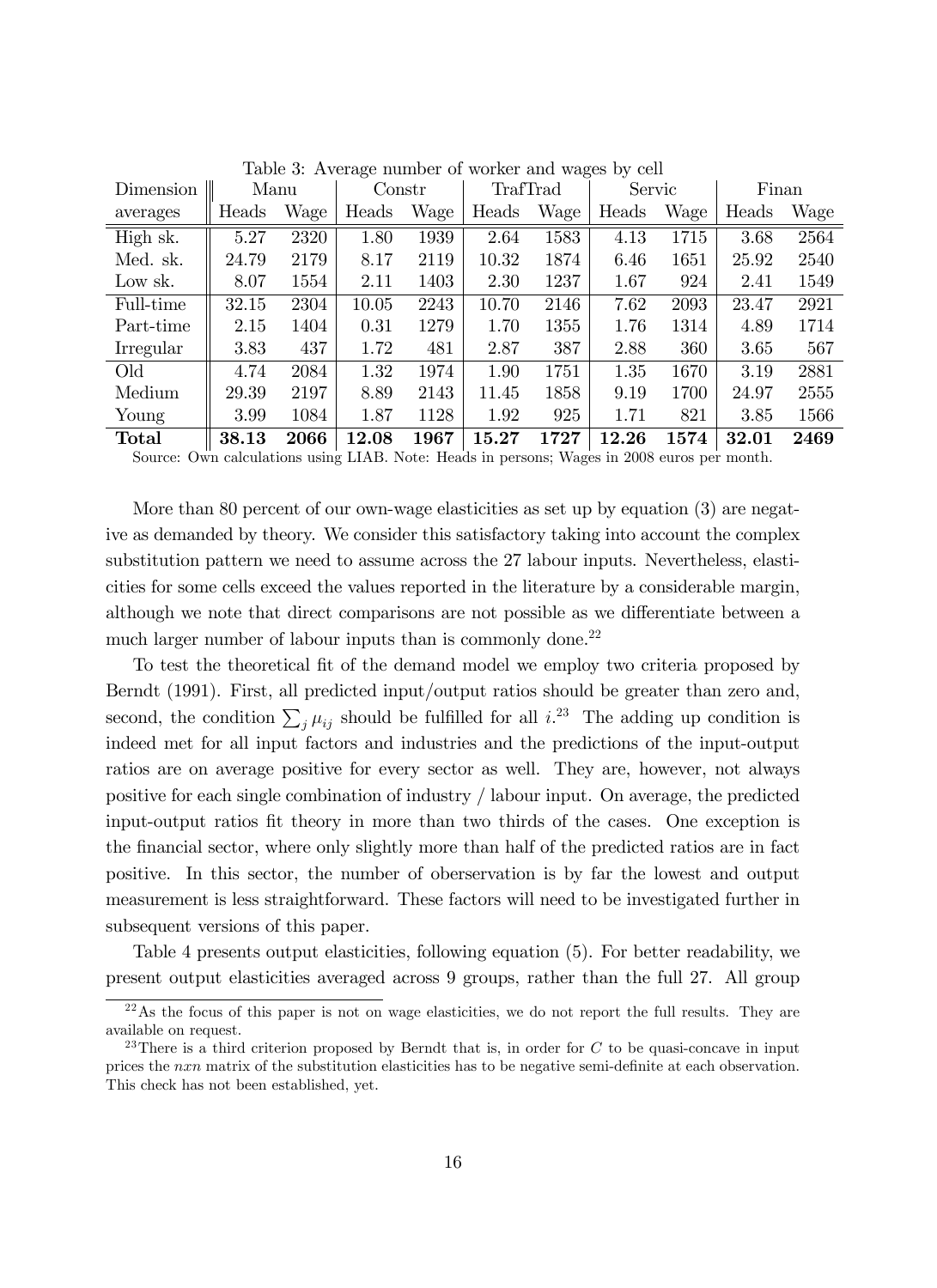elasticities are positive, as suggested by theory. $24$ 

| Table 4: Output elasticities |      |        |          |        |       |              |  |  |  |  |  |
|------------------------------|------|--------|----------|--------|-------|--------------|--|--|--|--|--|
| Group averages               | Manu | Constr | TrafTrad | Servic | Finan | <b>Total</b> |  |  |  |  |  |
| High skilled                 | 0.93 | 0.73   | 1.16     | 0.91   | 1.02  | 0.96         |  |  |  |  |  |
| Medium skilled               | 0.84 | 0.67   | 0.69     | 0.71   | 0.96  | 0.83         |  |  |  |  |  |
| Low skilled                  | 1.20 | 0.99   | 0.81     | 0.86   | 0.57  | 0.99         |  |  |  |  |  |
| Fulltime                     | 0.93 | 0.73   | 0.99     | 0.82   | 0.95  | 0.91         |  |  |  |  |  |
| Parttime                     | 0.83 | 0.66   | 0.66     | 0.69   | 0.95  | 0.82         |  |  |  |  |  |
| Irregular                    | 1.11 | 1.01   | 0.81     | 0.91   | 0.53  | 0.95         |  |  |  |  |  |
| Old                          | 0.84 | 0.70   | 0.92     | 0.69   | 0.88  | 0.83         |  |  |  |  |  |
| Medium                       | 0.41 | 0.36   | 0.37     | 0.38   | 0.48  | 0.42         |  |  |  |  |  |
| Young                        | 0.60 | 0.73   | 0.58     | 0.71   | 0.35  | 0.59         |  |  |  |  |  |
| Total                        | 0.93 | 0.74   | 0.79     | 0.79   | 0.94  | 0.88         |  |  |  |  |  |

Source: Own calculations using LIAB. Note: All numbers are averages weighted by the number of workers in the respective cells.

The average output elasticity of labor demand across all cells is 0:88. Labor demand reacts most strongly to an output change in the manufacturing and financial sector, with elasticities of 0:93 and 0:94. The results by education group suggest that, in most industries, medium skilled employees are neither hired as quickly in a boom nor fired as fast in a recession as the two other groups. Demand for older workers varies the most with changes in output, followed by the young. Labor demand for medium-aged tends to be the most robust with respect to output variation. Overall, output elasticities are largest for low-skilled and irregular workers in the manufacturing industry and, perhaps more surprisingly, high-skilled workers in the trade and financial-services sectors.

#### 4.5 Output and employment shocks

In order to predict how a change in output translates into a change in employment given the output elasticities of labor demand presented in table 4, we first need to define the relative output shock by industry. As reference period we choose the overall change in output, which occured between the years 2008 and 2009, as this period corresponds reasonably well to the onset of the most recent downturn, and the associated drop in output. Table 5 shows absolute and relative changes in value added as reported by the German Federal Statistical Office.

Output decreased in all industries but the service sector. Overall, the German economy shrunk by five percent from 2008 to 2009. In particular, the decline in manufacturing

 $^{24}$ On the cell level there are a few cases with negative output elasticities (12 cells out of 135), suggesting that some of the cells may need to be collapsed.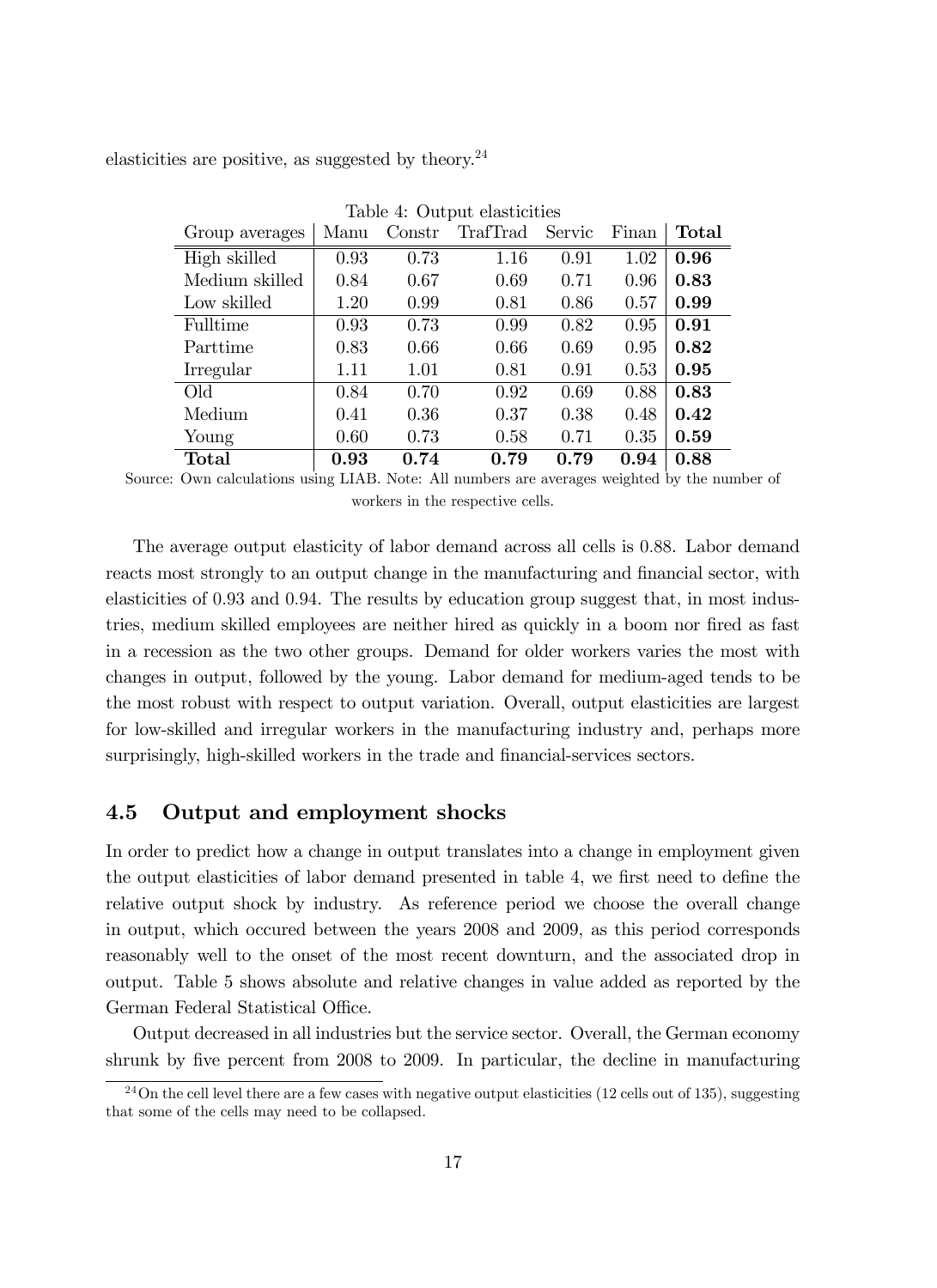| Industry                  | 2008   |               | 2009 Change $(\%)$ |
|---------------------------|--------|---------------|--------------------|
| Manufacturing             | 116.52 | 95.65         | -18                |
| Construction              |        | 81.93 81.33   | $-1$               |
| Traffic and Trade         |        | 114.25 108.48 | $-5$               |
| <b>Services</b>           |        | 108.62 109.69 | $+1$               |
| <b>Financial Services</b> |        | 117.45 115.54 | $-2$               |

Table 5: Overall change of value added

Source: German national accounts, constant prices, chain-linked index  $(2000=100)$ .

output, a slump of almost 20 percent, is noteworthy.

Multiplying these output changes with output elasticities of labor demand yields relative labour-input reductions for each of the 135 cells. Table 6 summarizes the resulting employment changes by reporting average changes for selected group, and assuming uniform output shocks within industries.

| Group averages | Manu    | Constr  | Tapic 0. I redicted change in total habour hiput by group<br>TrafTrad | Servic | Finan   | <b>Total</b> |
|----------------|---------|---------|-----------------------------------------------------------------------|--------|---------|--------------|
| High sk.       | $-0.17$ | $-0.01$ | $-0.06$                                                               | 0.01   | $-0.02$ | $-0.06$      |
| Med. sk.       | $-0.15$ | $-0.01$ | $-0.03$                                                               | 0.01   | $-0.02$ | $-0.06$      |
| Low sk.        | $-0.22$ | $-0.01$ | $-0.04$                                                               | 0.01   | $-0.01$ | $-0.11$      |
| Full-time      | $-0.17$ | $-0.01$ | $-0.05$                                                               | 0.01   | $-0.02$ | $-0.07$      |
| Part-time      | $-0.15$ | $-0.01$ | $-0.03$                                                               | 0.01   | $-0.02$ | $-0.06$      |
| Irregular      | $-0.20$ | $-0.01$ | $-0.04$                                                               | 0.01   | $-0.01$ | $-0.10$      |
| Old            | $-0.15$ | $-0.01$ | $-0.05$                                                               | 0.01   | $-0.02$ | $-0.06$      |
| Medium         | $-0.07$ | 0.00    | $-0.02$                                                               | 0.00   | $-0.01$ | $-0.03$      |
| Young          | $-0.11$ | $-0.01$ | $-0.03$                                                               | 0.01   | $-0.01$ | $-0.06$      |
| <b>Total</b>   | $-0.17$ | $-0.01$ | $-0.04$                                                               | 0.01   | $-0.02$ | $-0.07$      |

Table 6: Predicted change in total labour input by group

Source: Own calculations using LIAB. Note: All numbers are averages weighted by the number of workers in the respective sub-cells.

The predicted reduction of labor demand is 7 percent on aggregate across the industries in our sample. In the manufacturing industry, a large decline in output combined with above-average elasticities results in high layoff-risks. Since available output data have forced us to assume the same output shock for all firms in a given industry, the employment changes for different types of workers within industries mirror the elasticities reported in Table 4. For instance, in the manufacturing sector, low-skilled and irregular workers are the most likely to be affected by jobs or earnings losses. And in most industries, older workers are predicted to face a more substantial decline in job opportunities than younger and middle-aged individuals.

Table 7 compares the predicted average total changes by industry to relevant observed changes in employment quantities over the same period.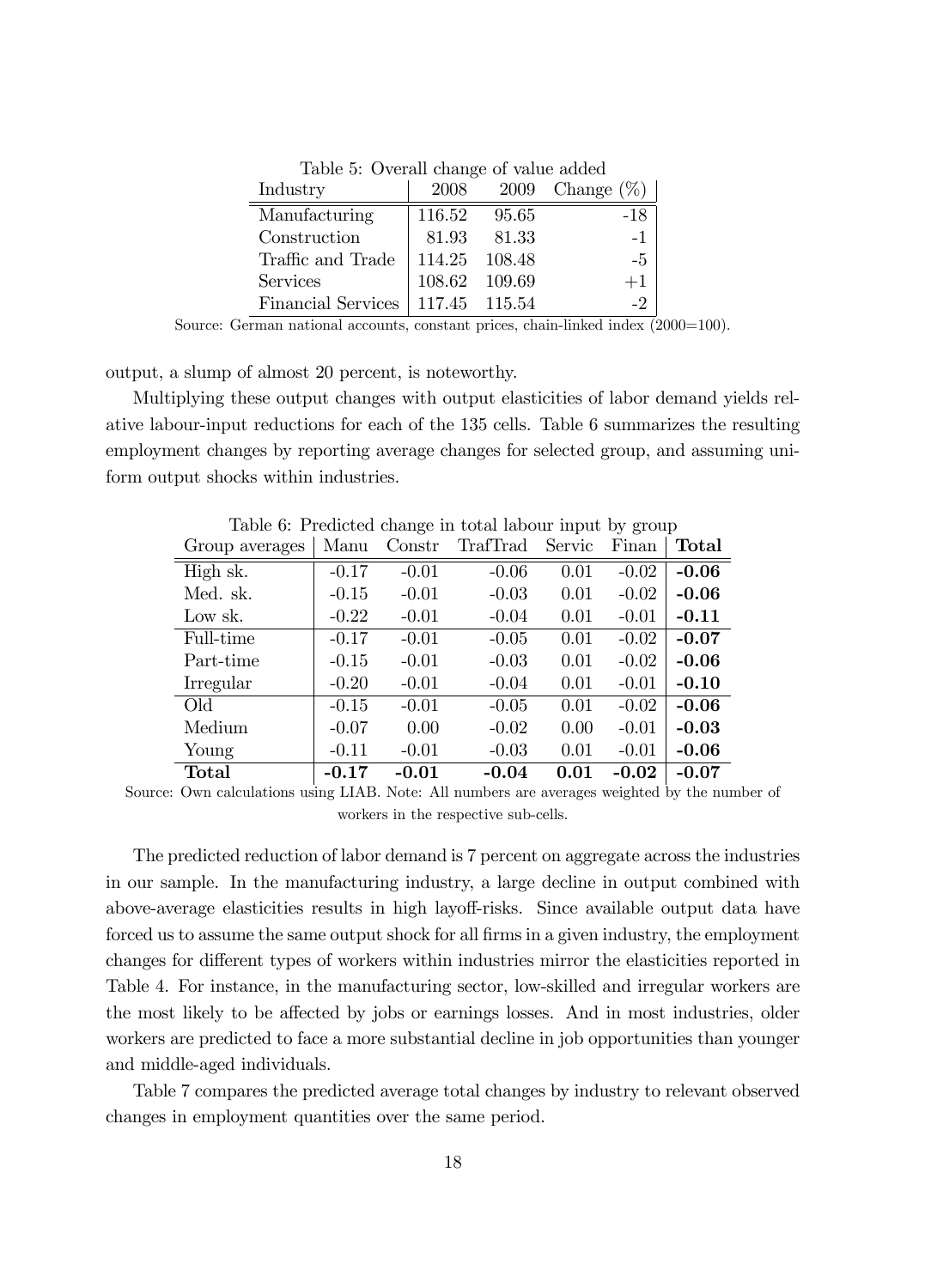| <b>Employment Effects</b>  | Manu     | Constr         | TrafTrad | Servic | Finan  | Total    |
|----------------------------|----------|----------------|----------|--------|--------|----------|
|                            |          |                |          |        |        |          |
| Heads (thousands)          |          |                |          |        |        |          |
| 2008                       | 7,667    | 2,193          | 10,046   | 12,140 | 7,010  | 39,056   |
| 2009                       | 7,457    | 2,197          | 10,081   | 12,379 | 6,907  | 39,021   |
| Absolute change            | $-210$   | $\overline{4}$ | 35       | 239    | $-103$ | $-35$    |
| Relative change (in $\%$ ) | $-2.7$   | 0.2            | 0.4      | 2.0    | $-1.5$ | $-0.09$  |
|                            |          |                |          |        |        |          |
| Total hours (millions)     |          |                |          |        |        |          |
| 2008                       | 21,312   | 2,680          | 11,505   | 14,516 | 8,205  | 58,218   |
| 2009                       | 19,240   | 2,628          | 11,267   | 14,636 | 7,843  | 55,614   |
| Absolute change            | $-2,073$ | $-52$          | $-238$   | 120    | $-362$ | $-2,605$ |
| Relative change (in $\%$ ) | $-9.7$   | $-1.9$         | $-2.1$   | 0.8    | $-4.4$ | $-4.4$   |
|                            |          |                |          |        |        |          |
| Prediction (in $\%$ )      | $-16.7$  | $-0.7$         | $-3.9$   | 0.8    | $-1.9$ | $-6.88$  |

Table 7: labour-input adjustments following the 2008-2009 output shock: observed and predicted

Sources: Institute for Employment Research, IAB, and own calculations using LIAB (predictions).

As highlighted in Section 2, employment levels have changed surprisingly little since the beginning of the downturn. In fact, employment fell in only two of the five industries. In contrast, total hours worked did see a substantial drop over a relatively short period of time, with a very large drop of about 10% in total hours in the manufacturing sector.

The comparison with observed changes over a specific period (here 2008-2009) provides an interesting indication of the plausibility of predicted patterns of employment changes. Importantly, however, there is no reason to expect a perfect match. The demand model currently does not incorporate an explicit time horizon and is therefore not predicting employment changes over the first twelve months after an output shock (or any other specific period). In fact, since the model is estimated based on a 12-year pooled crosssection, the resulting coefficients are best interpreted as summarizing employment changes over the short- to medium-term.

Since labour-input adjustments during 2008-2009 were, on aggregate, almost entirely along the intensive margin, total hours worked is the most interesting measure when comparing observed data with model predictions. In terms of the overall pattern of changes in total working hours, and with the exception of the financial sector, the model predictions match the observed year-on-year changes reasonably well. The predictions for the manufacturing and traffic trade sectors are, however, much bigger than the observed values. The interpretation of this mismatch is that recent labour-input adjustments in these two sectors are significantly less than would be expected from the correlation of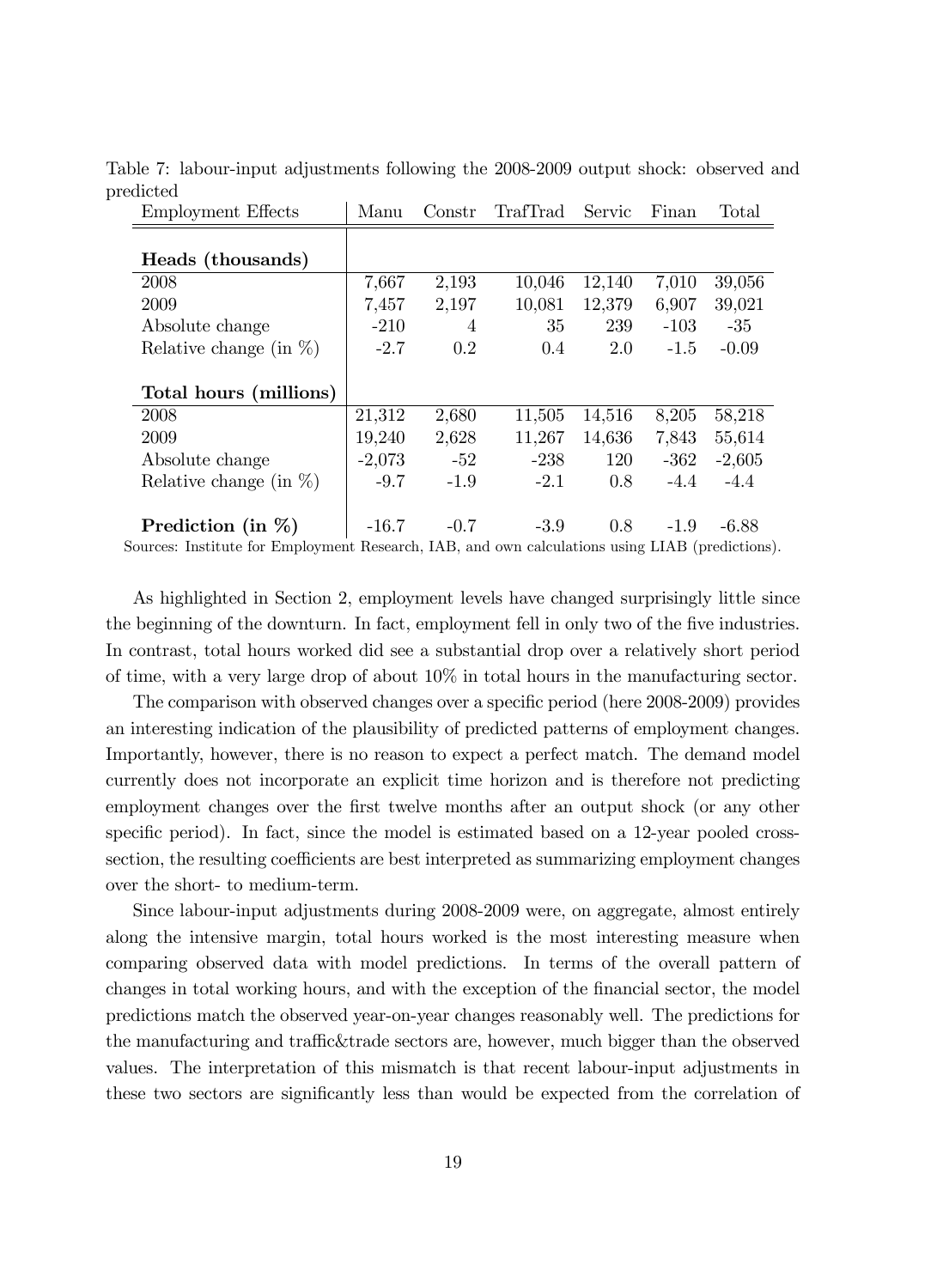output and employment over the 1996-2007 period. Put differently, historical data suggest that the extent of labour hoarding observed in these two industries thus far may not be sustainable and that further adjustments may be expected if output remains at or around current levels.

# 5 Distributional effects of the crisis

#### 5.1 Cell identification and shock scenarios

We now feed the predicted employment shocks for each cell into the GSOEP, a representative micro dataset, often used for distributional analyses. The first task consists in identifying in the GSOEP data the same cells as defined in the labor demand model. The GSOEP is informationally rich and allows us to differentiating by skill, age, employment group and industry, just as we did in the linked employer-employee data. Only a marginal number of GSOEP cells were found empty  $-$  those correspond to very specific situations found over the many years covered by the linked employer-employee data but not representative in the single-year GSOEP wave, and hence are not a matter of concern.

The rest of the procedure consists in imputing the specific employment shocks previously predicted at the cell level. Labour-input adjustments can materialize either as a change in worked hours (e.g., switch from full to part time) or at the extensive margin (hiring or redundancies). To assess the sensitivity of the total distributional impact with respect to the margin of adjustment, we initially suggest two polar scenarios. In the first one, we change the working hours proportionally to the total change in labor demand at the cell level (holding employment levels constant). As highlighted above, this scenario corresponds approximately to the aggregate adjustment pattern observed in Germany since the beginning of the downturn, and is therefore of particular interest (see table 7). The second adjustment scenario consists in changes in employment rates at cell level (holding working hours per employee constant). If the total predicted employment effect for a given cell is  $-X\%$ , we draw randomly  $X\%$  of workers within the GSOEP cell and make them unemployed.<sup>25</sup> In reality, unemployment risks are of course not randomly distributed. However, in the context of our distributional analysis, the draw will have no noticeable impact as cell definitions are already highly disaggregated and cell sizes small. Any non-random modelling attempt would, in any case, run into difficulties as it would have to utilise characteristics (such as age, education) that are similar to the ones used to

 $^{25}$ Inversely, if a positive shock occurs in a cell, we allow for unemployed persons (including those made redundant in other cells) to be hired in that cell. These persons have to match the age and skill level requirement of the cell and will adopt the working time of that that cell, either part-time, full-time or irregular.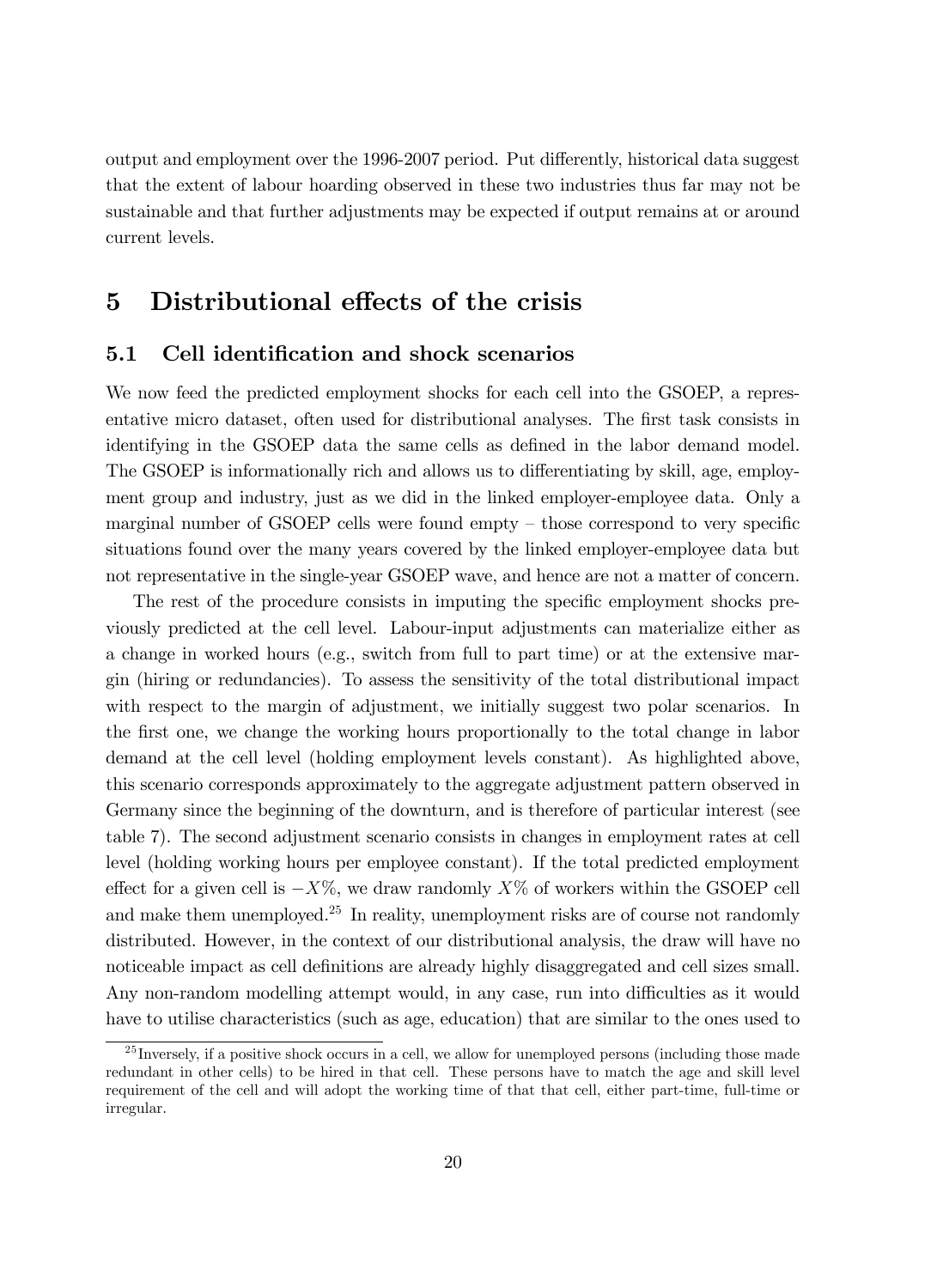distinguish cells. As shown in the distributional analysis below, these two simple scenarios are sufficient for illustrating a range of interesting effects. We keep for further research some intermediary scenarios based on more realistic combinations of the intensive and extensive margins.

## 5.2 Distributional results

The distributional analysis is based on GSOEP data before and after the different employment shocks. We denote by "0" the pre-crisis (baseline) situation; by "1" the post-crisis scenario resulting from adjustments along the intensive margin only; and by "2" the post-crisis scenario resulting from extensive-margin adjustments. We look at the distributions of both gross and net incomes in order to capture the cushioning effect of the tax-benefit system. Net incomes are calculated with  $IZA\Psi MOD$  using 2008 (2009) policy parameters for the pre-crisis (post-crisis) situations. It is important to note, however, that the post-crisis scenarios do not yet account for benefits paid through the short-time working programme. This is relevant when considering the distributional effects reported for the "intensive" scenario below: they are based on the income changes that workinghours reductions would have produced in the absence of compensating payments through a short-time working scheme.

All income measures account for the incomes brought in by other household members (we use the so-called "modified OECD" equivalence scale to make incomes comparable across households with a different size or composition). Capturing the household context is, of course, a principal reason for performing the distributional analysis on the GSOEP data, rather than the individual-based LIAB. It turns out that accounting for the household context is indeed essential for understanding the distributional results.

Table 8 shows large working-hours changes for workers in the manufacturing industry mirroring the predicted labour-input adjustment in Table  $6^{26}$  Gross earnings closely follow changes in working hours. They are not the same, however, since working hours are shown on an individual basis, whereas incomes are measured on an "equivalised" basis and, hence, also affected by the incomes of other household members. The same is true for the individuals in the "other" category. This large group includes the non-employed as well as those working in industries which we excluded from our establishment sample (agriculture and, much more important, the public sector). For all these individuals, we

 $^{26}$ Note that, in the "intensive" scenario, the working-hours changes in all industries match the predictions from the demand model almost exactly. This is not self-evident, as the predictions have been applied cell-by-cell from the LIAB data to the GSOEP. The match indicates that GSOEP data provide a representative sample of workers by industry. Working-hours changes shown for the "extensive" scenarios differ slightly. This is due to the way cells were adjusted when making people unemployed (see Section 5.1).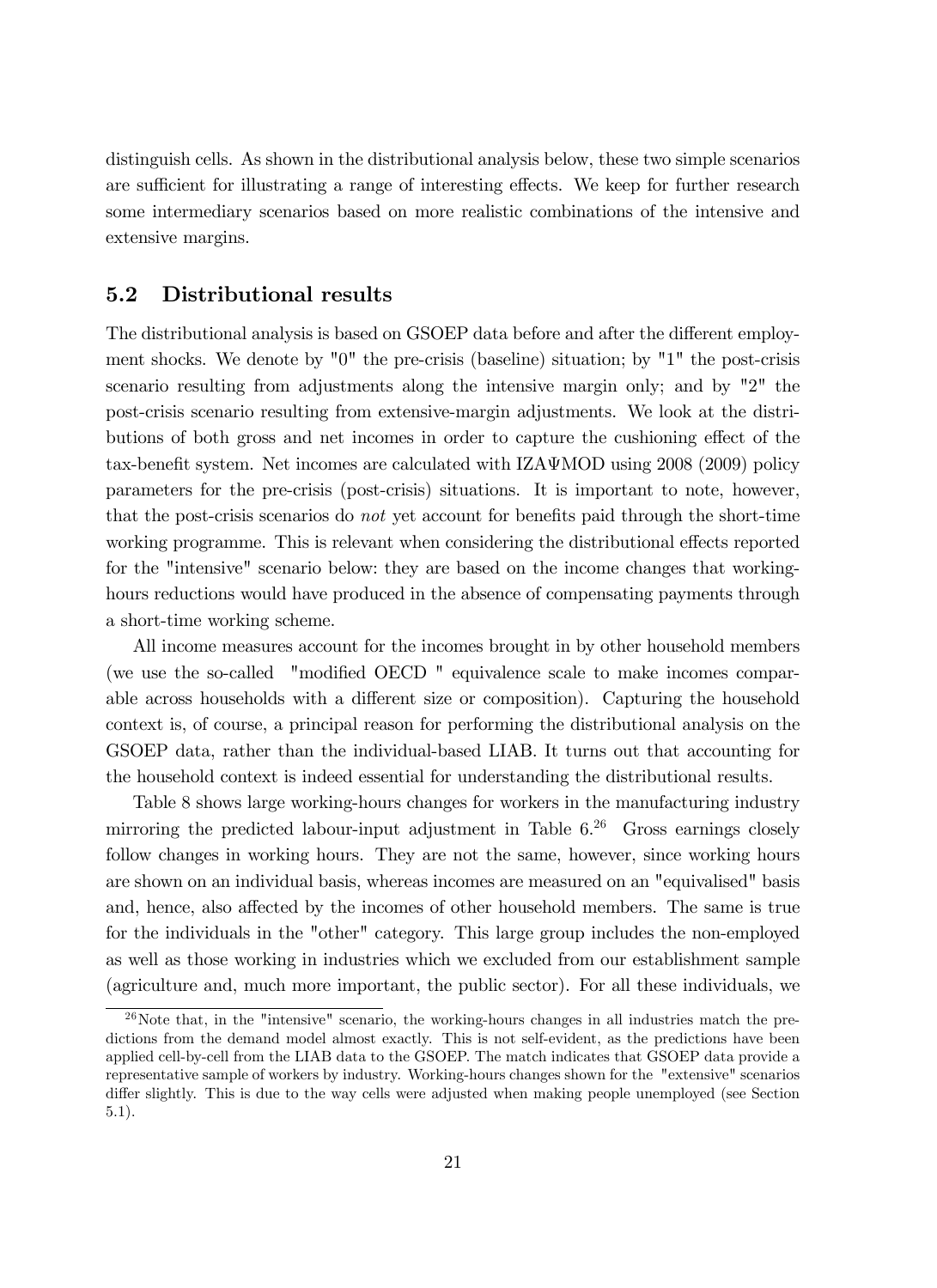assume that working hours and any earnings remain the same as in the baseline scenario. Incomes shown for this group in Table 8 decrease nonetheless; this is again due to the losses experienced by other household members.

Across industries, low-skill and irregular workers are found to suffer the biggest earnings losses. It is interesting to note that changes in earnings for irregular and part-time workers exceed the average working-hours reductions for these groups. This indicates that they are frequently secondary earners, whose partners may be experiencing even bigger drops in earnings. Young individuals are also seeing large losses on average. Average losses (as well as working-hours reductions) are even larger than for the older age group, despite the earlier finding in Table 6 that older workers are somewhat more likely to face job loss or working-time reductions than young workers. The reason is that older workers are much more likely to be living with a partner whose income partly shields them from a drop in household incomes. Looking at different family types, the most striking result is that single parents are much less strongly affected by lower earnings because relatively few of them are in employment (and because, by definition, they do not have a partner whose job or earnings loss might reduce household resources).

Comparing changes in gross and net income gives some indication of the effectiveness of social safety nets at absorbing some of the income loss. The income of low-skilled workers and working lone parents is likely to be relatively close to the level of minimumincome benefits. Safety-net benefits therefore absorb a large part of their earnings losses on average resulting in large differences between gross and net earnings changes. Reflecting the EUR 400/800 earnings ceilings of the Mini/Midijob programme, the average wages of those in the "irregular" category are even lower than for the low-skilled group (Table 3 above). However, these jobs are especially attractive for second earners and holder of irregular jobs are therefore more likely to have a partner with higher earnings, and, hence, less likely to receive means-tested benefits when losing all or part of their own earnings. Unsurprisingly, the difference between gross and net earnings changes is more pronounced in the "extensive" scenario, as job losers are likely to be entitled to unemployment insurance benefits.

How do these group effects map into changes for different income groups? This is shown in table 9, which presents the same changes of incomes and working hours by decile group (Table 16 in the appendix shows the same information in absolute values). Interestingly, relative net income losses in the "intensive" scenario are very similar from decile three to ten. Perhaps even more strikingly, the lowest two decile groups see the smallest net income changes. Many of the poorest 10 percent were already out of work before the crisis. Those in the second decile group do see much larger gross income losses, but these are partly cushioned by means-tested minimum-income benefits.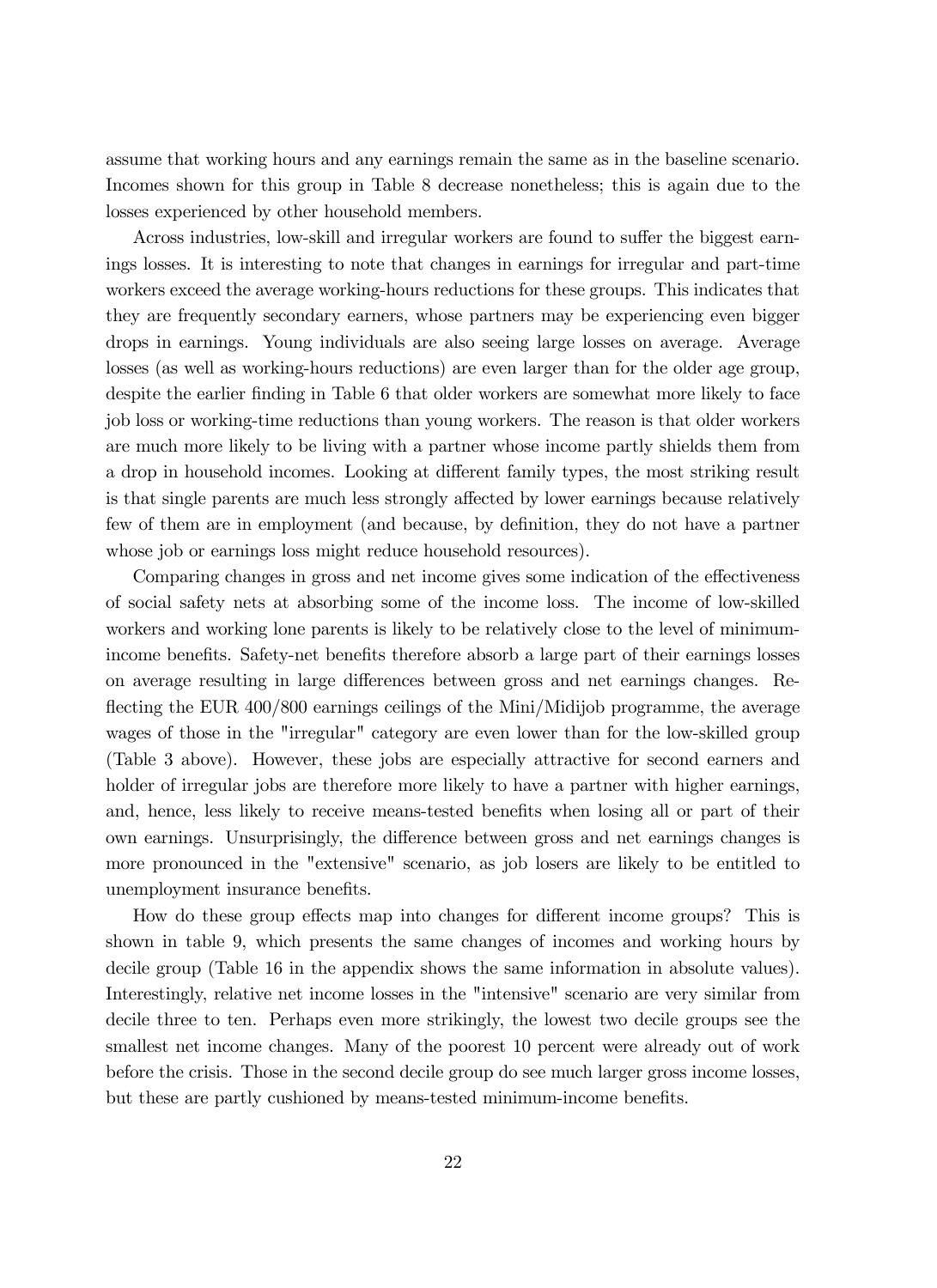|                      |         | Scenario 1: intensive |         | Scenario 2: extensive |        |         |  |
|----------------------|---------|-----------------------|---------|-----------------------|--------|---------|--|
|                      | Gross1  | Net1<br>Hours1        |         | Gross2                | Net2   | Hours2  |  |
| High skilled         | $-3.1$  | $-2.4$                | $-2.7$  | $-3.9$                | $-2.7$ | $-3.4$  |  |
| Medium skilled       | $-4.1$  | $-2.7$                | $-4.0$  | $-4.5$                | $-2.7$ | $-4.3$  |  |
| Low skilled          | $-7.4$  | $-3.5$                | $-7.5$  | $-7.5$                | $-2.8$ | $-7.2$  |  |
| Full-time            | $-3.8$  | $-2.9$                | $-4.0$  | $-4.4$                | $-3.1$ | $-4.7$  |  |
| Part-time            | $-3.6$  | $-2.4$                | $-1.7$  | $-4.1$                | $-2.6$ | $-2.2$  |  |
| Irregular            | $-4.2$  | $-2.7$                | $-1.9$  | $-4.6$                | $-2.2$ | $-2.0$  |  |
| Young                | $-4.7$  | $-2.9$                | $-4.6$  | $-5.3$                | $-2.8$ | $-5.0$  |  |
| Medium               | $-4.1$  | $-2.9$                | $-3.9$  | $-4.4$                | $-2.8$ | $-4.1$  |  |
| Old                  | $-2.3$  | $-1.4$                | $-1.6$  | $-3.7$                | $-2.1$ | $-3.8$  |  |
| Manufacturing        | $-12.9$ | $-9.8$                | $-16.6$ | $-13.1$               | $-8.9$ | $-16.9$ |  |
| Construction         | $-1.4$  | $-1.0$                | $-0.8$  | $-1.3$                | $-0.9$ | $-0.6$  |  |
| Traffic / Trade      | $-4.6$  | $-3.3$                | $-4.5$  | $-6.0$                | $-4.0$ | $-5.8$  |  |
| Services             | $-0.9$  | $-0.6$                | $+1.0$  | $-1.7$                | $-1.1$ | 0.0     |  |
| Fin. Services        | $-1.8$  | $-1.4$                | $-1.9$  | $-1.9$                | $-1.4$ | $-1.6$  |  |
| Other                | $-0.6$  | $-0.5$                | 0.0     | $-0.3$                | $-0.2$ | 0.0     |  |
| Single               | $-3.6$  | $-2.5$                | $-3.9$  | $-3.8$                | $-2.2$ | $-3.9$  |  |
| Childless Couple     | $-4.0$  | $-2.9$                | $-3.9$  | $-4.7$                | $-3.5$ | $-4.7$  |  |
| Single parents       | $-1.7$  | $-0.4$                | $-1.9$  | $-1.9$                | $-0.5$ | $-1.8$  |  |
| Couple $w/$ children | $-4.0$  | $-2.8$                | $-4.0$  | $-4.2$                | $-2.3$ | $-3.9$  |  |
| Total                | $-3.9$  | $-2.6$                | $-3.8$  | $-4.4$                | $-2.7$ | $-4.1$  |  |

Table 8: Relative change in earnings and hours by group (in %)

Source: Own calculations using GSOEP and  $IZA\bar\Psi \text{MOD}$ . Note: Incomes are equivalized (modified OECD scale), working hours are shown on an individual basis.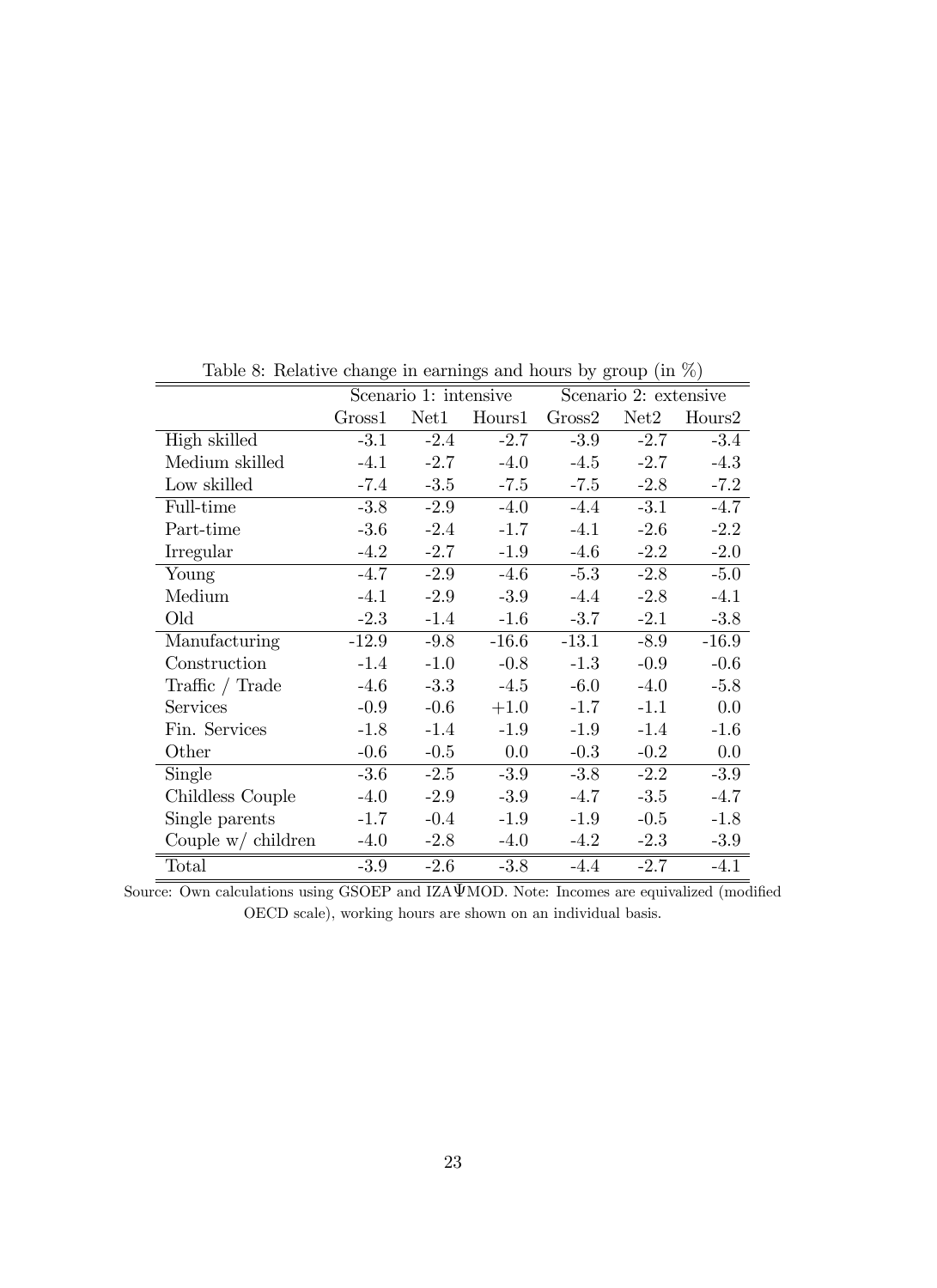|         | Scenario 1: intensive<br>Scenario 2: extensive |        |        |        |        |        |
|---------|------------------------------------------------|--------|--------|--------|--------|--------|
| Deciles | Gross <sub>1</sub>                             | Net1   | Hours1 | Gross2 | Net2   | Hours2 |
| 1       | $-2.2$                                         | $-0.1$ | $-2.2$ | $+4.5$ | $+0.3$ | $+2.0$ |
| 2       | $-4.2$                                         | $-0.7$ | $-4.1$ | $-3.8$ | $-0.8$ | $-4.0$ |
| 3       | $-5.2$                                         | $-3.1$ | $-3.7$ | $-5.6$ | $-1.7$ | $-4.5$ |
| 4       | $-4.0$                                         | $-2.8$ | $-3.8$ | $-3.6$ | $-1.7$ | $-3.7$ |
| 5       | $-4.3$                                         | $-3.0$ | $-4.4$ | $-4.3$ | $-2.3$ | $-4.1$ |
| 6       | $-4.1$                                         | $-2.8$ | $-3.8$ | $-4.4$ | $-2.6$ | $-4.0$ |
| 7       | $-3.7$                                         | $-2.8$ | $-3.8$ | $-4.8$ | $-3.4$ | $-4.8$ |
| 8       | $-4.4$                                         | $-3.1$ | $-4.3$ | $-6.0$ | $-4.2$ | $-5.8$ |
| 9       | $-3.4$                                         | $-2.6$ | $-3.0$ | $-4.0$ | $-3.1$ | $-3.6$ |
| 10      | $-3.5$                                         | $-2.9$ | $-3.3$ | $-3.9$ | $-3.2$ | $-3.9$ |
| Total   | $-3.9$                                         | $-2.6$ | $-3.8$ | $-4.4$ | $-2.7$ | $-41$  |

Table 9: Relative change in earnings and hours by income decile (in %)

Source: Own calculations using GSOEP and  $IZA\bar{W}$ MOD. Note: Incomes are equivalized (modified OECD scale), working hours are shown on an individual basis. Decile groups are for the our selected sample only (working-age individuals and household members) and are based on the "pre-crisis" baseline.

A different picture emerges if firms implement the predicted labour-input adjustments entirely through layoffs ("extensive" scenario). Gross income losses tend to by more concentrated among higher-income groups. To understand the pattern of gross income changes, and, in particular, the significant increase in the lowest income group, it is important to remember that, given increasing output in one of the sectors (services), the demand for labour is predicted (and also observed) to go up in several of the employee cells. To achieve this increase using only extensive employment adjustments, it is necessary for some unemployed people in these cells to be matched to these new jobs. In the top 9 income groups, some of those losing their jobs Önd new ones in the expanding industry. But given the magnitudes of job losses in other sectors, most remain without a job, resulting in significant declines in average earnings and hours. This is not the case in the bottom decile group, where a large majority of individuals were without a job before the crisis. The number of job losses in this income group is therefore very limited and even a small number of new job matches can result in a net employment increase. Clearly, this result is in part a result of the "extensive" scenario allowing adjustments only in terms of employment levels. In the context of a severe recession, it is possible, and indeed likely, that firms prefer to increase working time rather than employing new workers. Yet, statistics reported in Table 7 show that employment levels in the service sector saw an increase of 2% (or 239,000) between 2008 and 2009, while the increase in working time over the same period amounted to less than half that.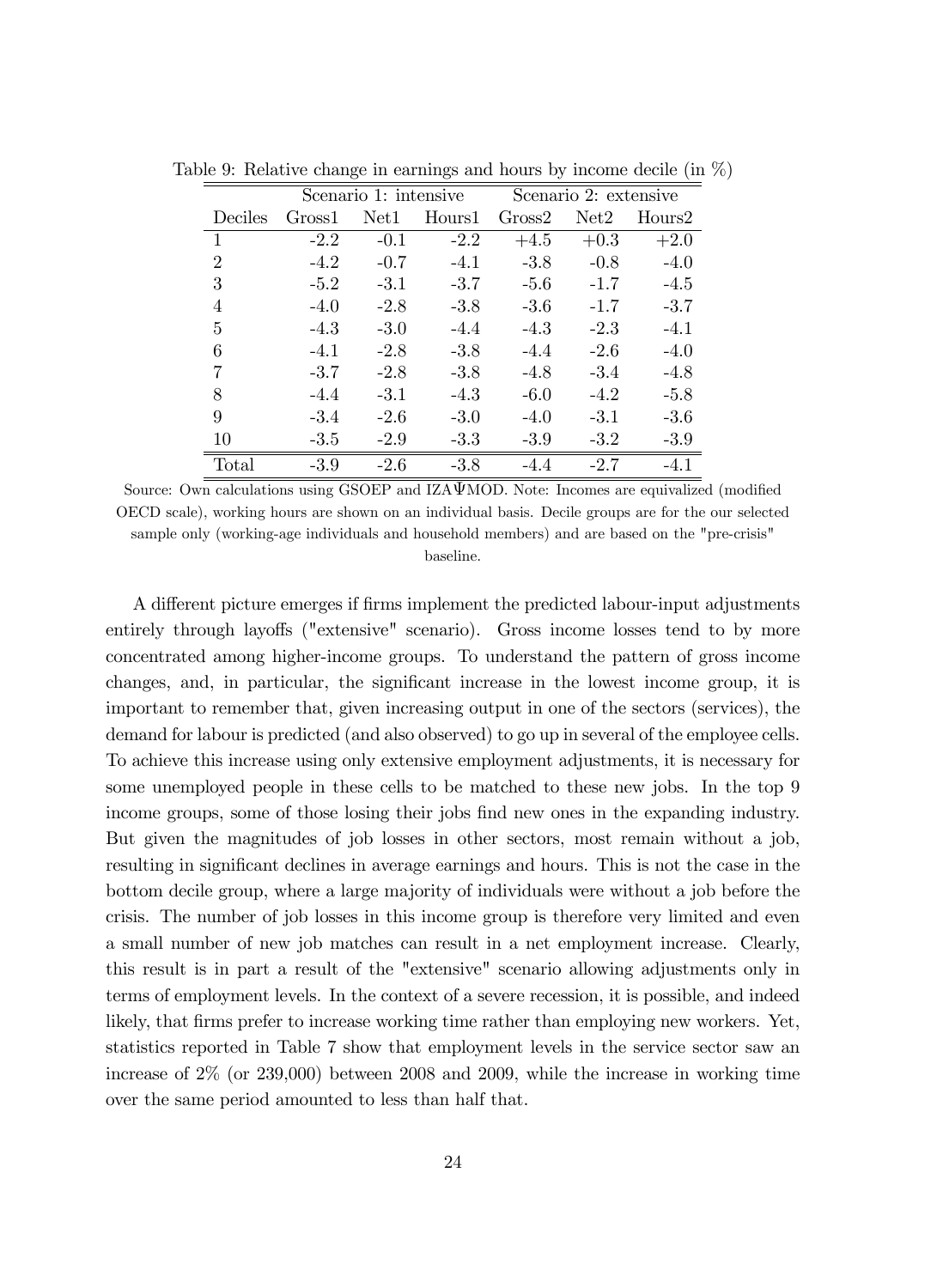|                  | Net0  | Net <sub>1</sub> | ⅍        | Net <sub>2</sub> | $\cancel{\Delta}$ |
|------------------|-------|------------------|----------|------------------|-------------------|
| Gini             | 0.249 | 0.249            | $-0.002$ | 0.257            | 0.031             |
| GE0              | 0.100 | 0.099            | $-0.011$ | 0.106            | 0.058             |
| GE <sub>1</sub>  | 0.101 | 0.101            | $-0.002$ | 0.107            | 0.059             |
| GE2              | 0.112 | 0.113            | 0.007    | 0.119            | 0.064             |
| P9010            | 3.232 | 3.165            | $-0.021$ | 3.398            | 0.051             |
| FGT0             | 0.153 | 0.163            | 0.065    | 0.186            | 0.219             |
| FGT1             | 0.026 | 0.026            | 0.024    | 0.032            | 0.237             |
| FGT <sub>2</sub> | 0.006 | 0.006            | 0.011    | 0.008            | 0.235             |
| FGT0v            | 0.153 | 0.141            | $-0.081$ | 0.165            | 0.079             |
| Rich             | 0.057 | 0.051            | $-0.097$ | 0.054            | $-0.047$          |
| Richy            | 0.057 | 0.057            | 0.009    | 0.063            | 0.115             |

Table 10: Inequality and poverty measures and relative change

Source: Own calculations using GSOEP and  $IZA\overline{\Psi}MOD$ . Note: Measures are based on equivalized disposable incomes (modified OECD scale). The poverty (richness) line is set at  $60\%$  (200%) of median income and is either fixed for the baseline or variable for each scenario (indicated with a " $v$ ")..

Finally, Table 10 reports a range of global distribution measures as well as relative poverty and richness (affluence) measures. Looking only at the patterns of income changes by decile group reported in the previous table 8 above, one might even suspect that overall

inequality could go down. However, the global measures show that this is not the case: while average income losses of upper decile groups exceed those of the bottom groups, there is a sufficient degree of re-ranking to more than compensate the apparent narrowing of income differences between decile groups. An important result is that global inequality measures change hardly at all in the "intensive" scenario while the same amount of total working-hours adjustments in the for of layoffs results in a significant increase of both the Gini and the GE measures. This illustrates that policies that successfully facilitate working-hours adjustments can play an important role in limiting the growth of income disparities during a downturn.

They cannot avoid them, however. The poverty indicators show a very substantial movement of individuals across given income thresholds. Using a constant poverty line, the poverty headcount increases by 7 and 22 percent in the "intensive" and "extensive" scenarios. With a floating line, the effect is much smaller: since median income (and, hence, the poverty threshold) decline more strongly than incomes at the very bottom of the distribution, relative poverty actually declines in the "intensive" scenario. These results underline the importance of evaluating relative poverty measures alongside absolute changes in income levels, especially when assessing the distributional consequences of rapid economic change.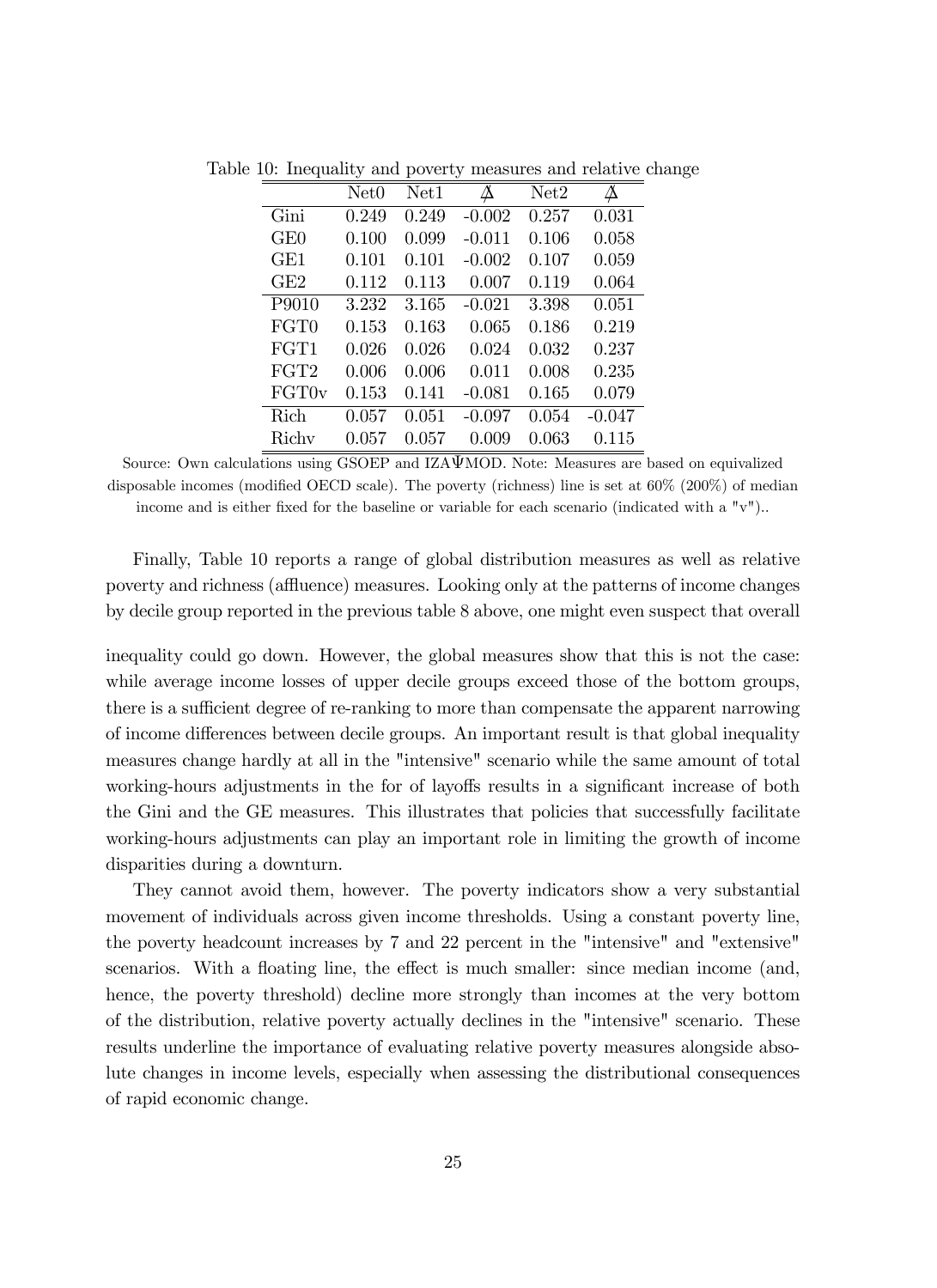# References

- Addison, J. T., Bellmann, L., Schank, T. & Teixeira, P. (2008). The Demand for Labor: An Analysis Using Matched Employer-Employee Data from the German LIAB. Will the High Unskilled Worker Own-Wage Elasticity Please Stand Up?, Journal of Labor Research 29(2): 114-137.
- Alda, H., Bender, S. & Gartner, H. (2005). The Linked Employer-Employee Dataset of the AB (LIAB), Schmollers Jahrbuch - Journal of Applied Social Science Studies  $125(2): 327 - 336.$
- Bach, H.-U. & Spitznagel, E. (2009). Betriebe zahlen mit Ü und haben was davon, IAB Kurzbericht No. 17.
- Bassanini, A. & Duval, R. (2006). Employment Patterns in OECD Countries: Reassessing the role of policies and institutions, OECD Social, Employment and Migration Working Paper No. 35.
- Bellmann, L., Caliendo, M., Hujer, R. & Radic, D. (2002). Beschäftigungswirkungen technisch-organisatorischen Wandels : Eine mikroökonometrische Analyse mit dem Linked IAB-Panel, Mitteilungen aus der Arbeitsmarkt- und Berufsforschung **35**(4): 506–522.
- Bender, S., Haas, A. & Klose, C. (2000). The IAB Employment Subsample 1975-1995, Schmollers Jahrbuch - Journal of Applied Social Science Studies  $120(4)$ : 649–662.
- Berndt, E. R. (1991). *The practice of econometrics: classic and contemporary*, Addison-Wesley, Reading, Mass.
- Buslei, H. & Steiner, V. (1999). Beschäftigungseffekte von Lohnsubventionen im Niedriglohnbereich, Nomos, Baden-Baden.
- Collective Agreement Archive (2009). Tarifpolitik 2009 auf einen Blick, Informationen zur Tarifpolitik, Wirtschafts- und Sozialwissenschaftliches Institut der Hans-Böckler-Stiftung (WSI). URL: www.tarifvertrag.de
- Council of the European Union (2009). Second joint assessment by the Social Protection Committee and the European Commission of the social impact of the economic crisis and of policy responses - Full Report, Document No. 16169/09 ADD 1. URL: http://register.consilium.europa.eu/pdf/en/09/st16/st16169-ad01.en09.pdf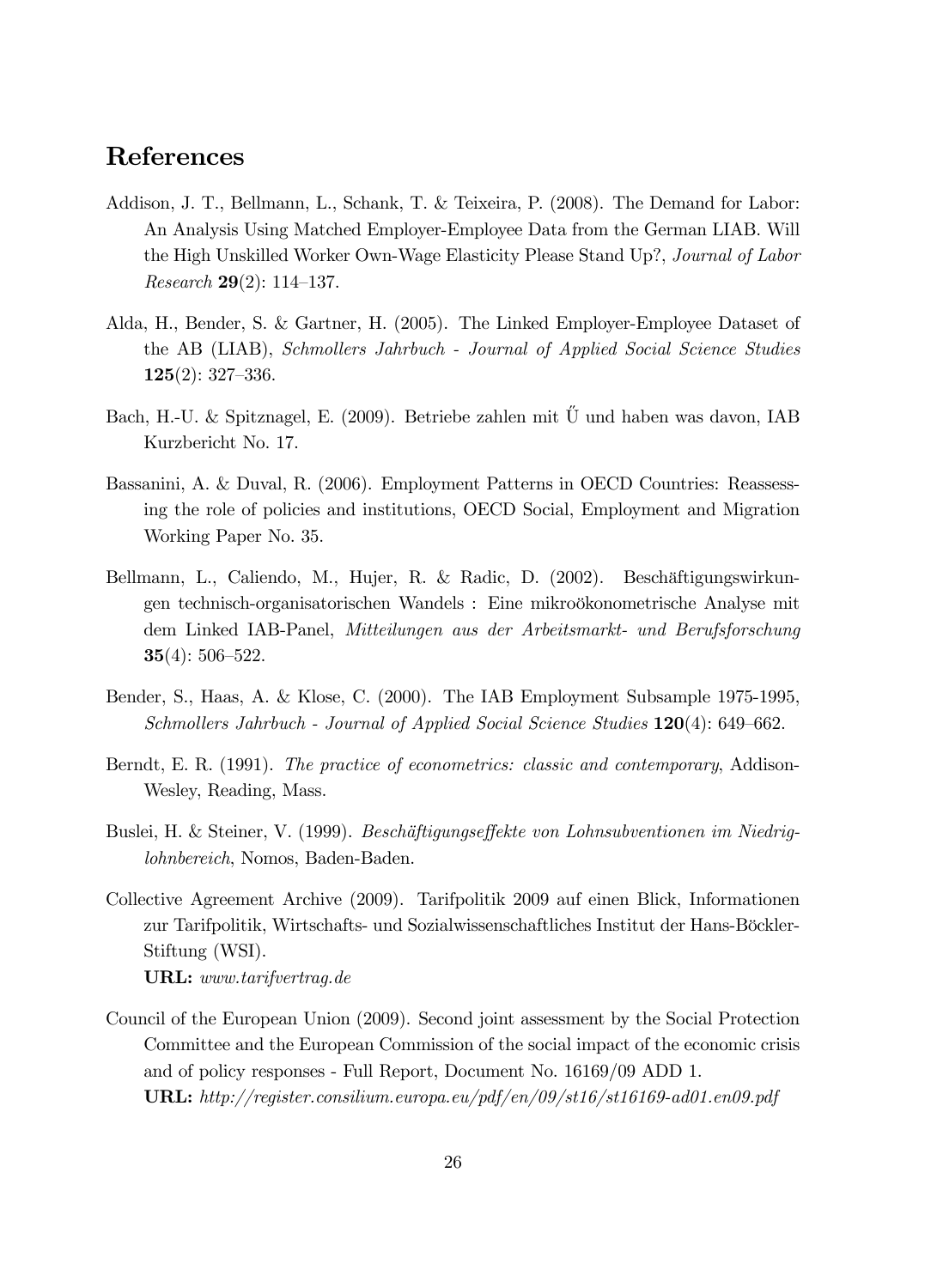- Diewert, W. E. (1971). An Application of the Shephard Duality Theorem: A Generalized Linear Production Function, *Journal of Political Economy* **79**(3):  $481-507$ .
- Diewert, W. E. & Wales, T. J. (1987). Flexible Functional Forms and Global Curvature Conditions, *Econometrica* **55** $(1)$ : 43–68.
- Gartner, H. (2005). The Imputation of Wages Above the Contribution Limit with the German IAB Employment Sample, FDZ Methodenreport Nr. 2/2005.
- Greene, W. H. (2008). *Econometric Analysis*, 6 edn, Pearson Prentice Hall, New Jersey.
- Gupta, A. & Kapur, V. (2000). Microsimulation in Government Policy and Forecasting, North-Holland, Amsterdam.
- Hamermesh, D. S. (1993). Labor Demand, Princeton University Press, Princeton.
- Heckmann, M., Kettner, A., Pausch, S., Szameitat, J. & Vogler-Ludwig, K. (2009). Wie Betriebe in der Krise Beschäftigung stützen, IAB Kurzbericht No. 18.
- International Labour Organization (2009). Global Employment Trends.
- Kölling, A. (2000). The IAB-Establishment Panel, Schmollers Jahrbuch Journal of Applied Social Science Studies  $120(2)$ : 291–300.
- Kölling, A. & Schank, T.  $(2002)$ . New Evidence on the Determinants of the Employment Structure from Linked Employer-Employee Panel Data for Germany, 10th International Conference on Panel Data, International Conferences on Panel Data, Berlin.
- Morrison, C. (1988). Quasi-Fixed Inputs in U.S. and Japanese Manufacturing: A Generalized Leontief Restricted Cost Function Approach, The Review of Economics and Statistics **70** $(2)$ : 275–287.
- OECD (2004). Employment outlook, OECD, Paris.
- OECD (2009). The jobs crisis: What are the implications for employment and social policy?, *OECD Employment Outlook*, *OECD*, Paris, chapter 1, pp. 17–116.
- OECD (2010). Return to work after thr crisis, Economic Policy Committee Paper (forthcoming).
- OECD (2010, forthcoming). OECD Economic Surveys: Germany 2010, OECD.
- Park, S.-R. & Kwon, J. K. (1995). Rapid Economic Growth with Increasing Returns to Scale and Little or No Productivity Growth, The Review of Economics and Statistics  $77(2): 332 - 351.$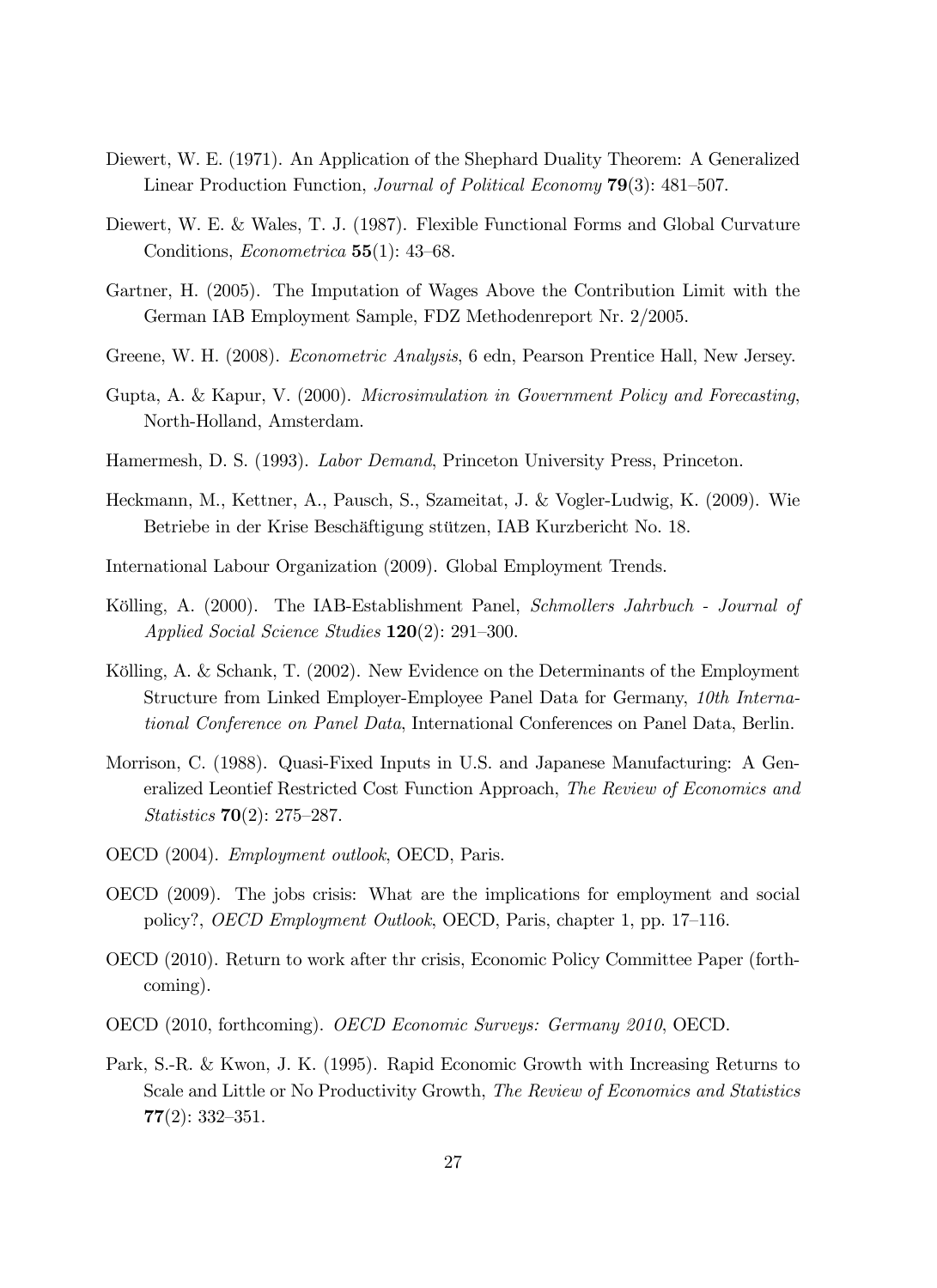- Parrot, S. (2008). Recession Could Cause Large Increases in Poverty and Push Millions into Deep Poverty - Stimulus Package Should Include Policies to Ameliorate Harshest Effects of Downturn, Centre on Budget and Policy Priorities.
- Peichl, A., Schneider, H. & Siegloch, S. (2010). Documentation  $IZA\Psi MOD$ : The IZA Policy SImulation MODel, mimeo.
- Peichl, A. & Siegloch, S. (2010a). Incorporating Labor Demand Effects into the Microsimulation of Tax and Benefit Reforms. mimeo.
- Peichl, A. & Siegloch, S. (2010b). Labor Demand for Germany: A Critical Review. mimeo.
- Sachverst‰ndigenrat zur Begutachtung der gesamtwirtschaftlichen Entwicklung (2009). Jahresgutachten: 2009/2010. Die Zukunft nicht aufs Spiel setzen, Metzler-Poeschel.
- Steiner, V. & Wagner, K. (1997). Relative Earnings and the Demand for Unskilled Labor in West German Manufacturing, ZEW Discussion Paper No. 97-17.
- Wagner, G. G., Frick, J. R. & Schupp, J. (2007). The German Socio-Economic Panel (SOEP) - Scope, Evolution and Enhancements, Schmoller's Jahrbuch - Journal of Applied Social Science Studies  $127(1)$ : 139–169.
- Zellner, A. (1962). An Efficient Method of Estimating Seemingly Unrelated Regressions and Tests of Aggregation Bias, Journal of the American Statistical Association 57(2):  $348-368$ .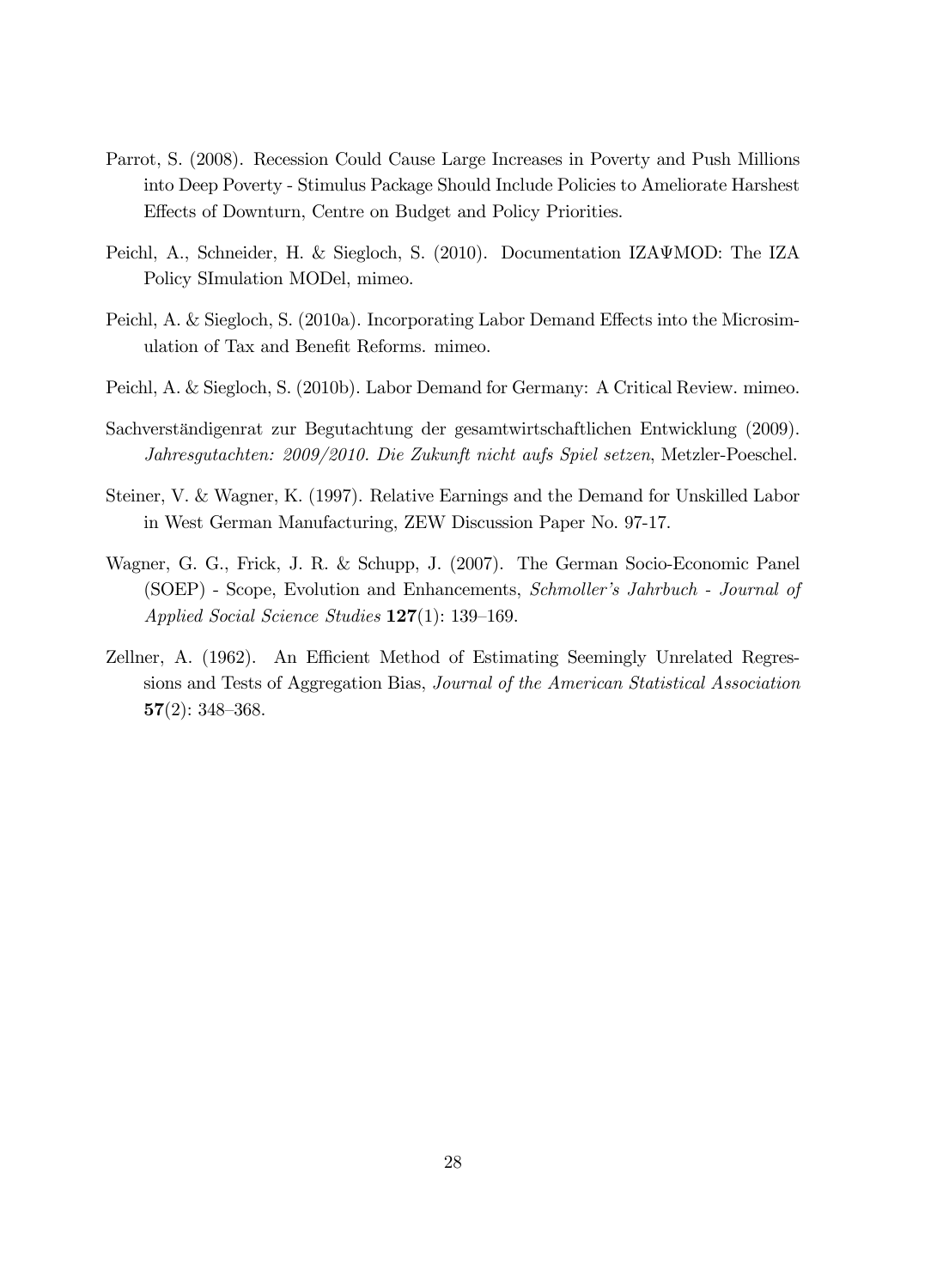# A Appendix

| Equation     | Observations | Parameters | <b>RMSE</b> | $R-sq$    | chi2     | $\mathbf{P}$ |
|--------------|--------------|------------|-------------|-----------|----------|--------------|
| $io_{n}$ hof | $1.60E + 06$ | 26         | $2.52E-06$  | 0.0116    | 51195.66 | 0.0000       |
| io mof       | $1.60E + 06$ | 26         | 3.95E-06    | 0.0205    | 37024.03 | 0.0000       |
| io uof       | $1.60E + 06$ | 26         | 1.54E-06    | 0.085     | 159865.5 | 0.0000       |
| io hop       | $1.60E + 06$ | 26         | 6.17E-07    | 0.0037    | 19736.66 | 0.0000       |
| io mop       | $1.60E + 06$ | 26         | 1.89E-06    | 0.0146    | 43075.3  | 0.0000       |
| io uop       | $1.60E + 06$ | 26         | 1.39E-06    | 0.0037    | 13554.44 | 0.0000       |
| io hoi       | $1.60E + 06$ | 26         | 2.24E-06    | 0.0109    | 11840.69 | 0.0000       |
| io moi       | $1.60E + 06$ | 26         | 3.39E-06    | 0.0234    | 35198.76 | 0.0000       |
| io uoi       | $1.60E + 06$ | 26         | 1.36E-06    | 0.0097    | 13164.26 | 0.0000       |
| io hmf       | $1.60E + 06$ | 26         | 1.25E-05    | 0.0008    | 34599.53 | 0.0000       |
| io mmf       | $1.60E + 06$ | 26         | $2.55E-05$  | 0.024     | 56360.58 | 0.0000       |
| io umf       | $1.60E + 06$ | 26         | 7.54E-06    | 0.0255    | 66050.39 | 0.0000       |
| io hmp       | $1.60E + 06$ | 26         | 2.11E-06    | 0.0484    | 83501.29 | 0.0000       |
| io mmp       | $1.60E + 06$ | 26         | 7.08E-06    | 0.0102    | 33220.17 | 0.0000       |
| io ump       | $1.60E + 06$ | 26         | 2.38E-06    | 0.0054    | 24573.56 | 0.0000       |
| io hmi       | $1.60E + 06$ | 26         | 9.30E-06    | 0.0086    | 28375.77 | 0.0000       |
| io mmi       | $1.60E + 06$ | 26         | 8.95E-06    | 0.0182    | 15290.63 | 0.0000       |
| io umi       | $1.60E + 06$ | 26         | 3.57E-06    | 0.0159    | 32196.06 | 0.0000       |
| io hyf       | $1.60E + 06$ | 26         | 1.88E-06    | 0.0041    | 15432.05 | 0.0000       |
| io myf       | $1.60E + 06$ | 26         | 4.44E-06    | 0.0086    | 9687.99  | 0.0000       |
| io uyf       | $1.60E + 06$ | 26         | 1.18E-06    | 0.0085    | 17428.07 | 0.0000       |
| io hyp       | $1.60E + 06$ | 26         | 7.37E-07    | $-0.0011$ | 7855.4   | 0.0000       |
| io myp       | $1.60E + 06$ | 26         | 7.41E-07    | 0.0068    | 16372.67 | 0.0000       |
| io uyp       | $1.60E + 06$ | 26         | 3.66E-07    | 0.0132    | 16195.77 | 0.0000       |
| io hyi       | $1.60E + 06$ | 26         | 3.25E-06    | 0.0172    | 32773.03 | 0.0000       |
| io myi       | $1.60E + 06$ | 26         | 3.17E-06    | 0.0684    | 114162.7 | 0.0000       |
| io uyi       | $1.60E + 06$ | 26         | 1.18E-05    | 0.0066    | 45302.91 | 0.0000       |

Table 11: Estimation statistics: manufacturing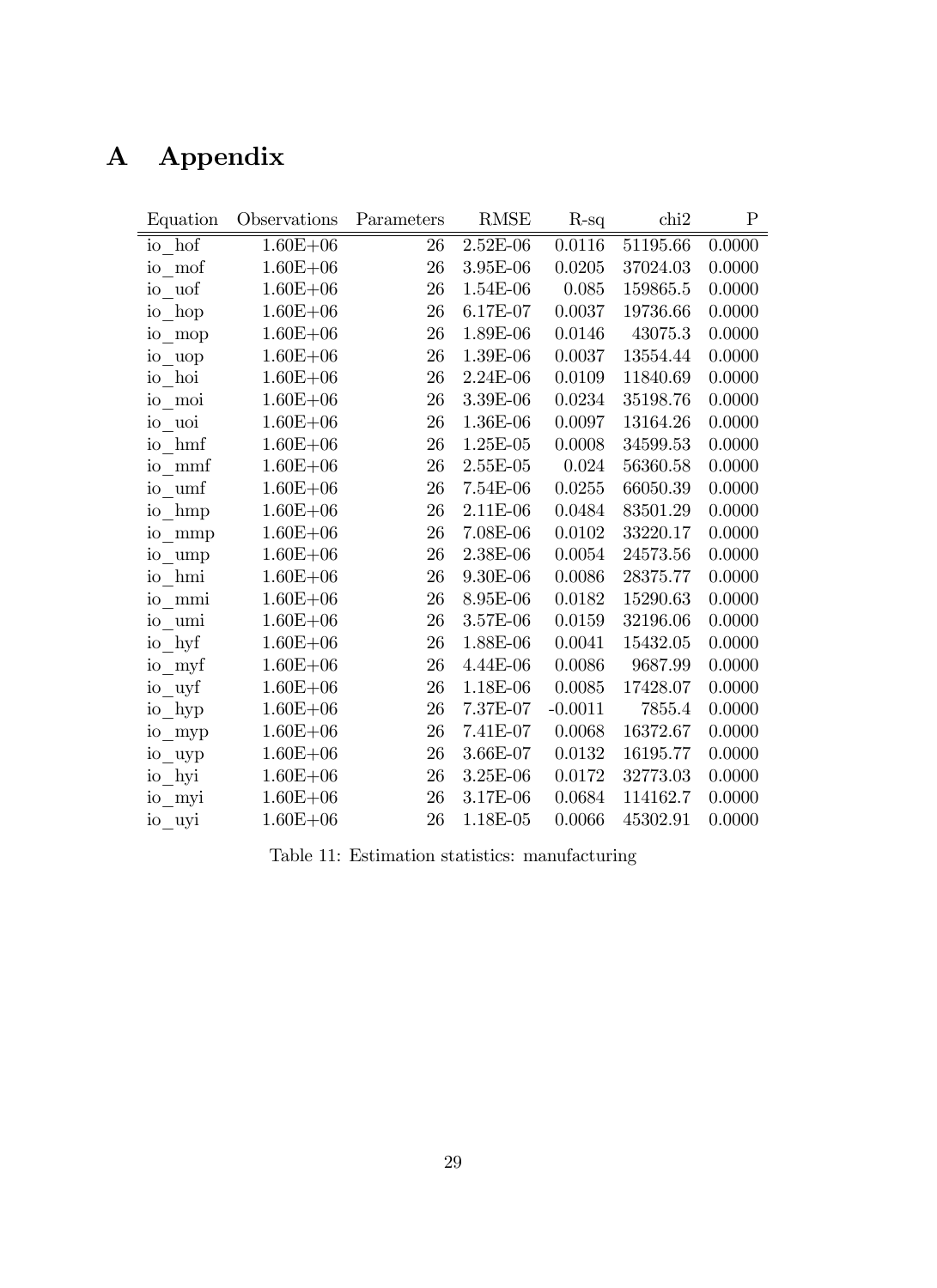| Equation            | Observations | Parameters | <b>RMSE</b> | $R-sq$    | chi2     | $\mathbf P$ |
|---------------------|--------------|------------|-------------|-----------|----------|-------------|
| $io_$ hof           | $1.20E + 06$ | 26         | 2.46E-06    | 0.0092    | 23782.25 | 0.0000      |
| io mof              | $1.20E + 06$ | 26         | 3.01E-05    | 0.0133    | 19055.84 | 0.0000      |
| io uof              | $1.20E + 06$ | 26         | 1.47E-06    | 0.0153    | 28171.46 | 0.0000      |
| io_hop              | $1.20E + 06$ | 26         | 1.85E-07    | $-0.0527$ | 10370.77 | 0.0000      |
| io mop              | $1.20E + 06$ | 26         | 2.05E-06    | 0.0066    | 19285.44 | 0.0000      |
| io uop              | $1.20E + 06$ | 26         | 1.39E-07    | $-0.0201$ | 7578.78  | 0.0000      |
| io_hoi              | $1.20E + 06$ | 26         | 1.97E-06    | 0.0057    | 9364.88  | 0.0000      |
| io moi              | $1.20E + 06$ | 26         | 4.17E-06    | 0.0064    | 10721.61 | 0.0000      |
| io uoi              | $1.20E + 06$ | 26         | 5.31E-07    | 0.0269    | 29819.05 | 0.0000      |
| $io_{\_}hmf$        | $1.20E + 06$ | 26         | 1.84E-05    | 0.0122    | 33819.63 | 0.0000      |
| $\frac{10}{10}$ mmf | $1.20E + 06$ | 26         | 5.26E-05    | 0.0225    | 38873.04 | $0.0000\,$  |
| io umf              | $1.20E + 06$ | 26         | 8.55E-06    | 0.0083    | 16839.13 | 0.0000      |
| io hmp              | $1.20E + 06$ | 26         | 3.39E-06    | 0.0134    | 16035.61 | 0.0000      |
| io mmp              | $1.20E + 06$ | 26         | 6.83E-06    | 0.0126    | 26058.4  | 0.0000      |
| io ump              | $1.20E + 06$ | 26         | 3.99E-07    | 0.0024    | 3656.89  | 0.0000      |
| io hmi              | $1.20E + 06$ | 26         | 7.73E-06    | 0.0147    | 22827.21 | 0.0000      |
| io mmi              | $1.20E + 06$ | 26         | 0.000015    | 0.0144    | 26660.4  | 0.0000      |
| io umi              | $1.20E + 06$ | 26         | $2.05E-06$  | 0.0247    | 29006.43 | 0.0000      |
| io hyf              | $1.20E + 06$ | 26         | 7.91E-06    | 0.0042    | 11171.66 | 0.0000      |
| io myf              | $1.20E + 06$ | 26         | $9.60E-06$  | 0.0264    | 19414.27 | 0.0000      |
| io uyf              | $1.20E + 06$ | 26         | 1.81E-05    | $-0.0001$ | 10936.24 | 0.0000      |
| io hyp              | $1.20E + 06$ | 26         | 5.68E-08    | $-0.5402$ | 6059.2   | 0.0000      |
| io myp              | $1.20E + 06$ | 26         | 8.01E-07    | 0.0036    | 10496.52 | 0.0000      |
| io uyp              | $1.20E + 06$ | 26         | 6.31E-07    | 0.0032    | 6706.33  | 0.0000      |
| io hyi              | $1.20E + 06$ | 26         | 2.60E-06    | 0.0206    | 26213.9  | 0.0000      |
| io myi              | $1.20E + 06$ | 26         | 2.74E-06    | 0.0163    | 17136.57 | 0.0000      |
| io uyi              | $1.20E + 06$ | 26         | 6.31E-06    | 0.0302    | 19559    | 0.0000      |

Table 12: Estimation statistics: construction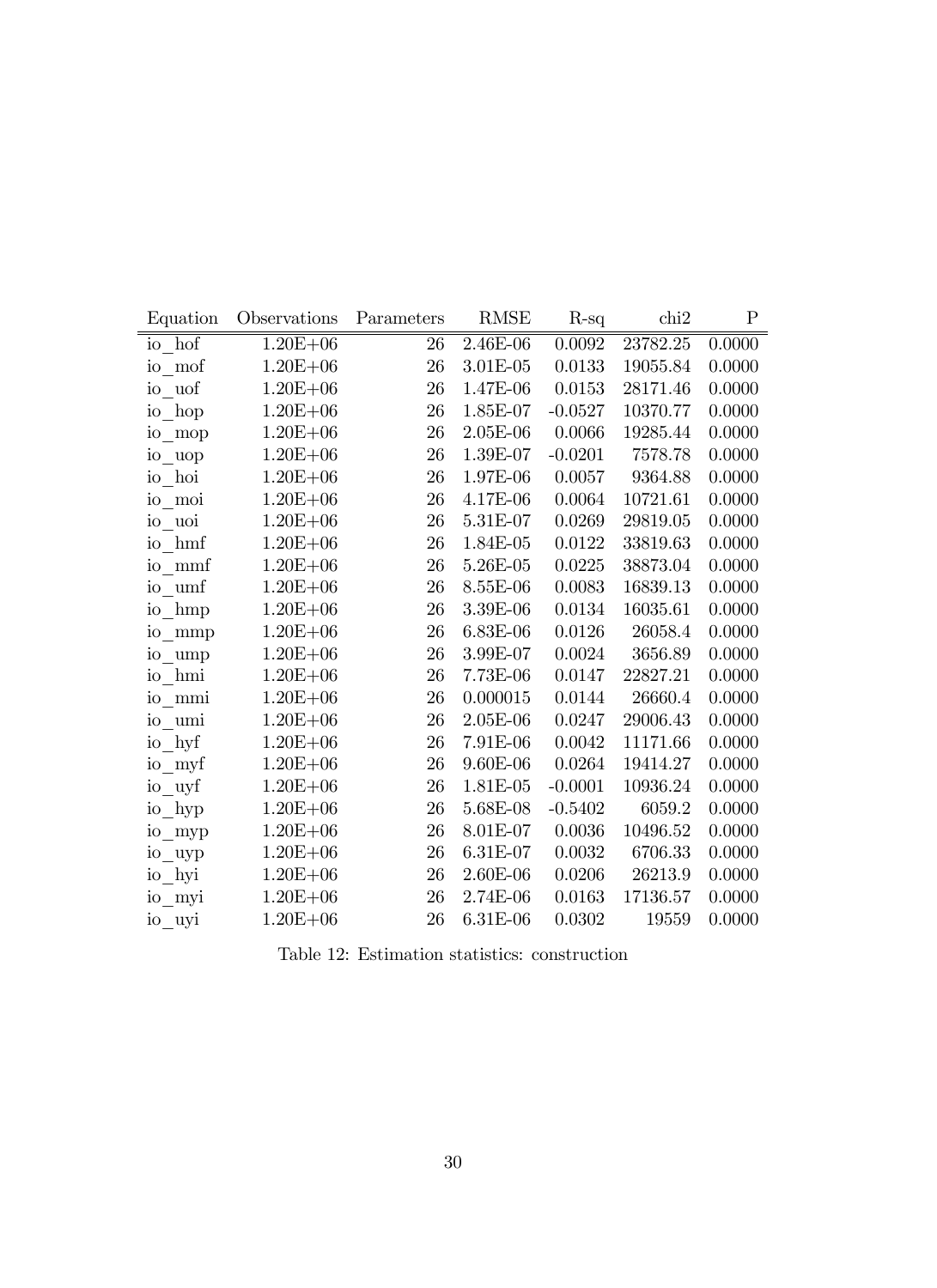| Equation | Observations | Parameters | <b>RMSE</b> | $R-sq$    | chi2     | $\mathbf P$ |
|----------|--------------|------------|-------------|-----------|----------|-------------|
| $io_hot$ | $2.40E + 06$ | 26         | $1.52E-05$  | 0.0061    | 138221.6 | 0.0000      |
| io mof   | $2.40E + 06$ | 26         | $1.01E-05$  | 0.0218    | 82229.44 | 0.0000      |
| io uof   | $2.40E + 06$ | 26         | $2.02E-06$  | 0.013     | 54675.17 | 0.0000      |
| io hop   | $2.40E + 06$ | 26         | 2.90E-06    | 0.0011    | 26151.82 | 0.0000      |
| io mop   | $2.40E + 06$ | 26         | 5.39E-06    | 0.0217    | 95327.38 | 0.0000      |
| io uop   | $2.40E + 06$ | 26         | 4.36E-07    | $-0.0502$ | 18885.42 | 0.0000      |
| io hoi   | $2.40E + 06$ | 26         | 8.77E-06    | 0.029     | 67880.39 | 0.0000      |
| io moi   | $2.40E + 06$ | 26         | 8.11E-06    | 0.0093    | 31357.26 | 0.0000      |
| io uoi   | $2.40E + 06$ | 26         | $2.63E-06$  | 0.0088    | 28241.39 | 0.0000      |
| io hmf   | $2.40E + 06$ | 26         | 0.000121    | 0.0013    | 87062.19 | 0.0000      |
| io mmf   | $2.40E + 06$ | 26         | 0.000108    | 0.0028    | 81731.23 | 0.0000      |
| io umf   | $2.40E + 06$ | 26         | 6.97E-06    | 0.0561    | 191411.2 | 0.0000      |
| io hmp   | $2.40E + 06$ | 26         | 4.19E-06    | 0.0374    | 119578.5 | 0.0000      |
| io mmp   | $2.40E + 06$ | 26         | $1.02E-05$  | 0.0261    | 87257.92 | 0.0000      |
| io ump   | $2.40E + 06$ | 26         | 1.89E-06    | 0.0279    | 71882.53 | 0.0000      |
| io hmi   | $2.40E + 06$ | 26         | 2.49E-05    | 0.009     | 36362.08 | 0.0000      |
| io mmi   | $2.40E + 06$ | 26         | 1.81E-05    | 0.0199    | 42034.65 | 0.0000      |
| io umi   | $2.40E + 06$ | 26         | 7.25E-06    | 0.0105    | 31875.21 | 0.0000      |
| io hyf   | $2.40E + 06$ | 26         | $1.51E-05$  | 0.0093    | 50377.51 | 0.0000      |
| io myf   | $2.40E + 06$ | 26         | 8.24E-06    | 0.0199    | 75156.27 | 0.0000      |
| io_uyf   | $2.40E + 06$ | 26         | 1.22E-06    | 0.0113    | 42974.07 | 0.0000      |
| io hyp   | $2.40E + 06$ | 26         | 6.13E-07    | 0.005     | 27186.7  | 0.0000      |
| io myp   | $2.40E + 06$ | 26         | 1.69E-06    | 0.0035    | 20774.38 | 0.0000      |
| io uyp   | $2.40E + 06$ | 26         | 3.57E-07    | $-0.0115$ | 21654.3  | 0.0000      |
| io hyi   | $2.40E + 06$ | 26         | 3.96E-06    | 0.0187    | 53322.37 | 0.0000      |
| io myi   | $2.40E + 06$ | 26         | 4.20E-06    | 0.0371    | 75424.38 | 0.0000      |
| io uyi   | $2.40E + 06$ | 26         | 6.32E-06    | 0.0329    | 76702.06 | 0.0000      |

Table 13: Estimation statistics: traffic and trade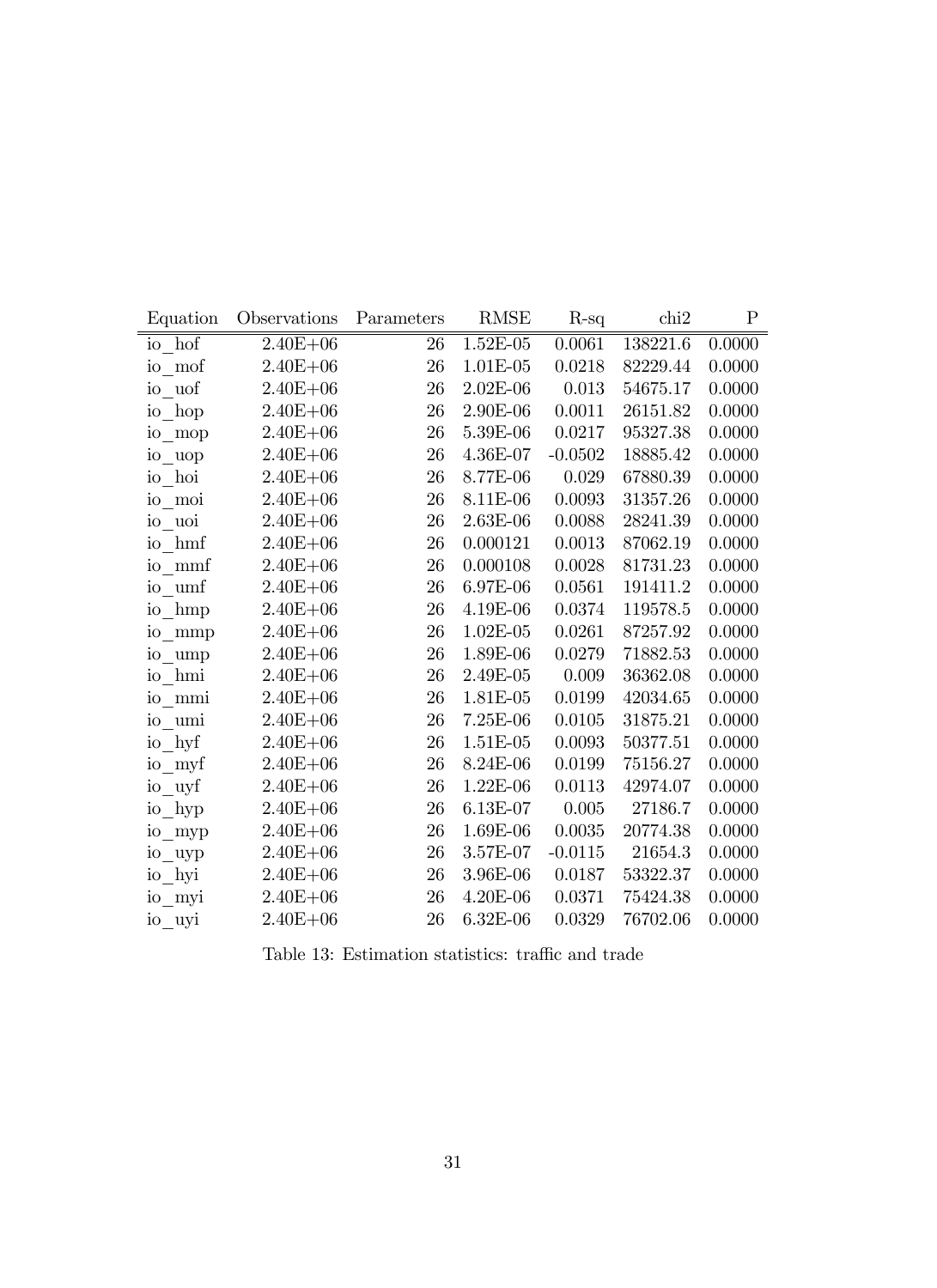| Equation                | Observations | Parameters | <b>RMSE</b> | $R-sq$    | $\mathrm{chi}2$ | $\mathbf P$ |
|-------------------------|--------------|------------|-------------|-----------|-----------------|-------------|
| $io\_hof$               | $3.60E + 06$ | 26         | 5.87E-06    | 0.0367    | 227561.2        | 0.0000      |
| io mof                  | $3.60E + 06$ | 26         | 6.81E-06    | 0.0459    | 300981.6        | 0.0000      |
| io uof                  | $3.60E + 06$ | 26         | 4.76E-06    | 0.0042    | 92202.33        | 0.0000      |
| io hop                  | $3.60E + 06$ | 26         | 5.36E-06    | $-0.0032$ | 43829.7         | 0.0000      |
| io mop                  | $3.60E + 06$ | 26         | 8.15E-06    | 0.0167    | 203855.5        | 0.0000      |
| io uop                  | $3.60E + 06$ | 26         | 1.64E-06    | $-0.005$  | 49730.13        | 0.0000      |
| io hoi                  | $3.60E + 06$ | 26         | 5.25E-06    | 0.0131    | 41102.22        | 0.0000      |
| io moi                  | $3.60E + 06$ | 26         | 8.52E-06    | 0.0013    | 31033.77        | 0.0000      |
| io uoi                  | $3.60E + 06$ | 26         | $2.06E-06$  | 0.0119    | 41345.89        | 0.0000      |
| $io_{\_}hmf$            | $3.60E + 06$ | 26         | 4.47E-05    | 0.0063    | 102804.9        | 0.0000      |
| $\frac{10}{\text{mmf}}$ | $3.60E + 06$ | 26         | 0.000023    | 0.0329    | 201551.2        | 0.0000      |
| io umf                  | $3.60E + 06$ | 26         | $9.05E-06$  | 0.0106    | 116572.9        | 0.0000      |
| io hmp                  | $3.60E + 06$ | 26         | 2.18E-05    | $-0.0026$ | 106828.3        | 0.0000      |
| io mmp                  | $3.60E + 06$ | 26         | 2.04E-05    | 0.0028    | 147569.7        | 0.0000      |
| io ump                  | $3.60E + 06$ | 26         | 4.17E-06    | 0.0004    | 97718.17        | 0.0000      |
| io hmi                  | $3.60E + 06$ | 26         | 0.000024    | 0.017     | 66807.78        | 0.0000      |
| io mmi                  | $3.60E + 06$ | 26         | 2.29E-05    | 0.0279    | 109315.9        | 0.0000      |
| io umi                  | $3.60E + 06$ | 26         | $6.38E-06$  | 0.0451    | 139106.2        | 0.0000      |
| io hyf                  | $3.60E + 06$ | 26         | 4.32E-06    | 0.0261    | 131996          | 0.0000      |
| $\frac{10}{\text{m}}$   | $3.60E + 06$ | 26         | 5.52E-06    | 0.0281    | 88672.63        | 0.0000      |
| io uyf                  | $3.60E + 06$ | 26         | 1.55E-06    | 0.0062    | 32739.09        | 0.0000      |
| io hyp                  | $3.60E + 06$ | 26         | 1.75E-06    | 0.0012    | 15496.78        | 0.0000      |
| io myp                  | $3.60E + 06$ | 26         | 2.34E-06    | $-0.0022$ | 26062.83        | 0.0000      |
| io uyp                  | $3.60E + 06$ | 26         | 4.71E-07    | $-0.004$  | 10091.05        | 0.0000      |
| io hyi                  | $3.60E + 06$ | 26         | 8.06E-06    | 0.0443    | 145095.8        | 0.0000      |
| io myi                  | $3.60E + 06$ | 26         | 7.15E-06    | 0.046     | 173310.4        | 0.0000      |
| io uyi                  | $3.60E + 06$ | 26         | $9.65E-06$  | 0.0175    | 77627.83        | 0.0000      |

Table 14: Estimation statistics: services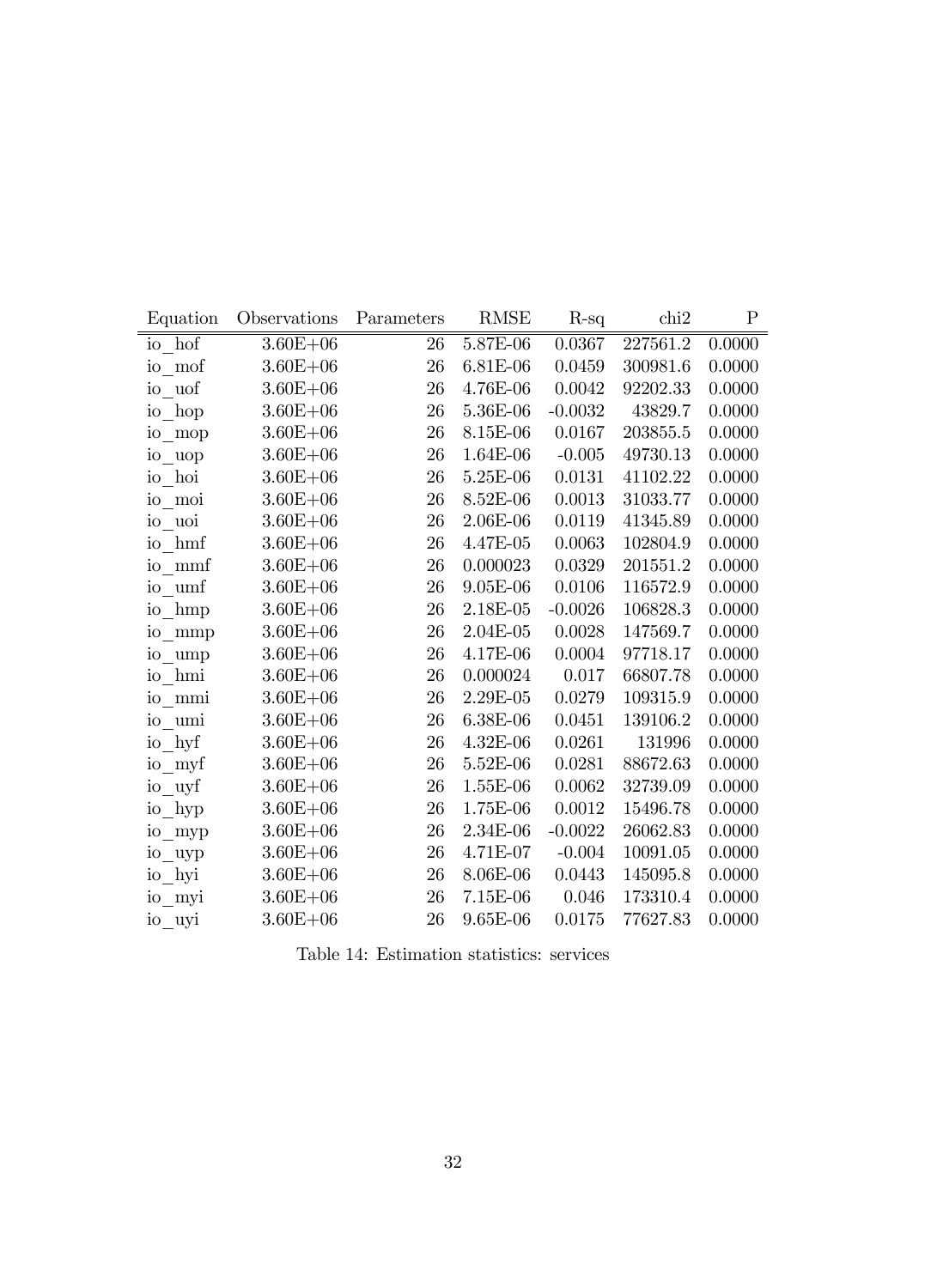| Equation | Observations | Parameters | <b>RMSE</b> | $R-sq$     | $\chi$   | $\mathbf P$ |
|----------|--------------|------------|-------------|------------|----------|-------------|
| $io_hot$ | $2.10E + 05$ | 26         | 7.01E-07    | 0.0374     | 20334.53 | 0.0000      |
| io mof   | $2.10E + 05$ | 26         | $1.06E-06$  | 0.1262     | 48333.1  | 0.0000      |
| io uof   | $2.10E + 05$ | 26         | 3.78E-07    | 0.0427     | 18237.4  | 0.0000      |
| io hop   | $2.10E + 05$ | 26         | 1.45E-07    | 0.0131     | 4160.51  | 0.0000      |
| io mop   | $2.10E + 05$ | 26         | 4.50E-07    | $-0.0032$  | 6682.97  | 0.0000      |
| io uop   | $2.10E + 05$ | 26         | 9.76E-08    | $-0.0405$  | 4915.77  | 0.0000      |
| io hoi   | $2.10E + 05$ | 26         | 8.71E-07    | 0.0686     | 20430.03 | 0.0000      |
| io moi   | $2.10E + 05$ | 26         | 5.38E-07    | 0.0513     | 15090.87 | 0.0000      |
| io uoi   | $2.10E + 05$ | 26         | 3.20E-07    | 0.0223     | 4764.12  | 0.0000      |
| io hmf   | $2.10E + 05$ | 26         | 3.29E-06    | 0.0995     | 51053.47 | 0.0000      |
| io mmf   | $2.10E + 05$ | 26         | 5.60E-06    | 0.077      | 81007.31 | 0.0000      |
| io umf   | $2.10E + 05$ | 26         | 1.90E-07    | 0.0229     | 9734.36  | 0.0000      |
| io hmp   | $2.10E + 05$ | 26         | 1.91E-06    | 0.0387     | 10386.12 | 0.0000      |
| io mmp   | $2.10E + 05$ | 26         | 1.45E-06    | 0.06       | 41105.96 | 0.0000      |
| io ump   | $2.10E + 05$ | 26         | 2.83E-07    | $-0.0017$  | 6840.47  | 0.0000      |
| io hmi   | $2.10E + 05$ | 26         | 5.19E-06    | 0.0251     | 14397.42 | 0.0000      |
| io mmi   | $2.10E + 05$ | 26         | 3.80E-06    | 0.0158     | 10543.88 | 0.0000      |
| io umi   | $2.10E + 05$ | 26         | $1.05E-06$  | 0.0188     | 8701.95  | 0.0000      |
| io hyf   | $2.10E + 05$ | 26         | 3.93E-07    | 0.0672     | 19517.23 | 0.0000      |
| io myf   | $2.10E + 05$ | 26         | 1.14E-06    | 0.062      | 20818.28 | 0.0000      |
| io_uyf   | $2.10E + 05$ | 26         | 2.48E-08    | $-0.699$   | 3889     | 0.0000      |
| io hyp   | $2.10E + 05$ | 26         | 1.33E-08    | $-9.7814$  | 3280.7   | 0.0000      |
| io myp   | $2.10E + 05$ | 26         | 5.65E-08    | $-0.0679$  | 3446.54  | 0.0000      |
| io uyp   | $2.10E + 05$ | 26         | 1.99E-08    | $-33.2012$ | 5182.81  | 0.0000      |
| io hyi   | $2.10E + 05$ | 26         | 1.36E-06    | 0.0896     | 27860.42 | 0.0000      |
| io myi   | $2.10E + 05$ | 26         | 1.19E-06    | 0.0969     | 22610.38 | 0.0000      |
| io uyi   | $2.10E + 05$ | 26         | 1.12E-06    | 0.1257     | 33411.53 | 0.0000      |

Table 15: Estimation statistics: financial services